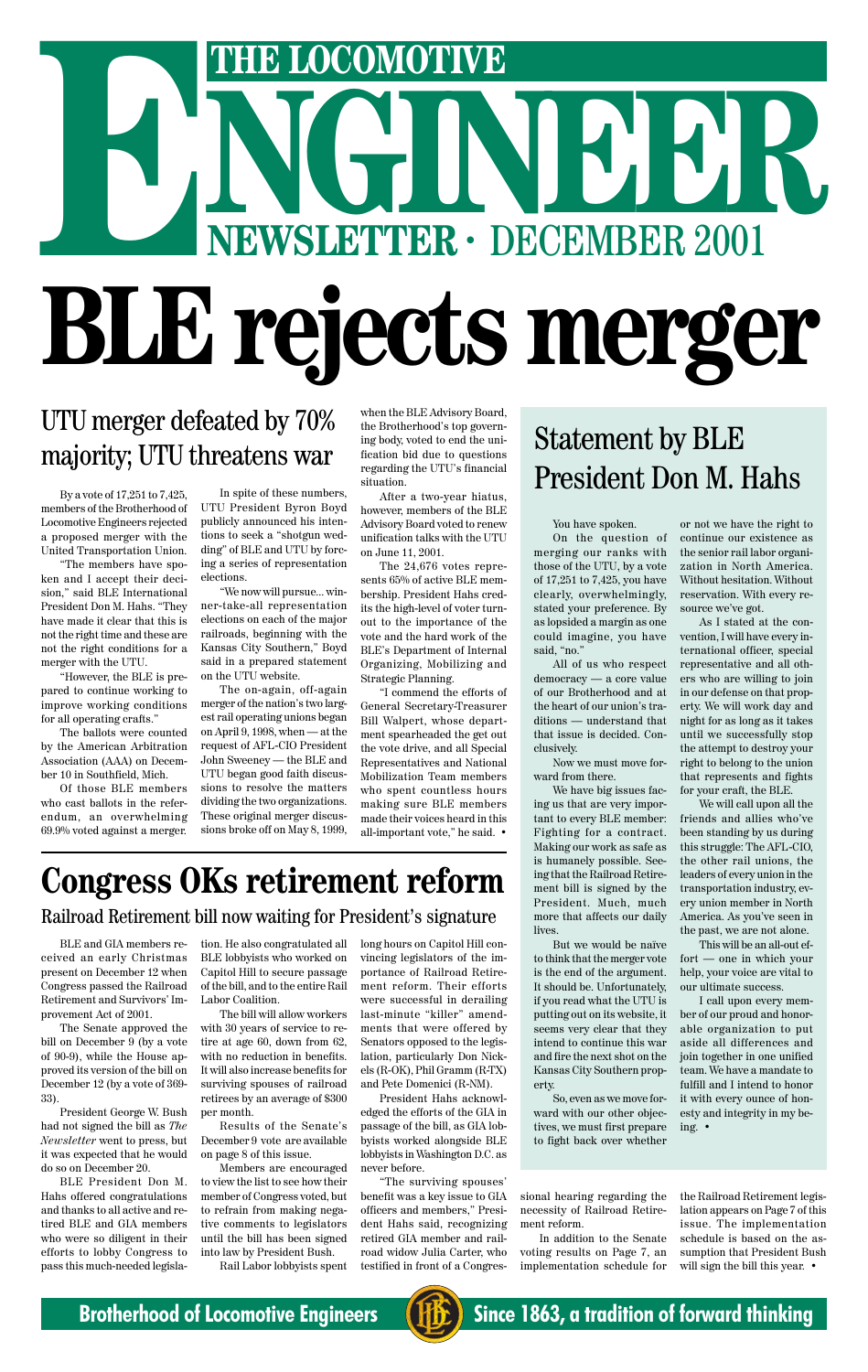# **BLE NEWS**

A grinding crash on the Burlington Northern Santa Fe Railroad took the life of a BLE locomotive engineer near Casper, Wyo., on December 7.

Engineer Mike W. Hoover died at the scene from injuries sustained in the 6:25 p.m. accident which occurred at Arminto, Wyo., a siding about 60 miles west of Casper. Brother Hoover, 48, was a 29-year railroad employee, and a longtime member of Division 207 in Casper, having been initiated into the BLE in 1977.

The conductor on the train survived the crash, and was evacuated by helicopter to the hospital and later released.

Both Brother Hoover and the conductor were based out of Casper, and were traveling westbound in non-signaled territory when their train approached the siding at Arminto, and unexpectedly encountered a mainline switch, lined for the siding.

Their train, moving at 46 mph traveled into

the siding, where it collided head-on with several locomotives attached to an unoccupied train which had been previously parked in the siding for several days. The rail line was subsequently reopened for traffic on Sunday afternoon. The cause of the crash is still under investigation.

"Losing Mike is very much like losing a close family friend," said Division 207 Local Chairman Eric Kriegh, as he tried to express the feelings of those in the terminal where Brother Hoover worked. "Casper is a terminal with a small work force, so everyone is very close. With Mike's many years of service, he was like a patriarch of our Division."

In closing, he spoke for all by saying, "He will be sadly missed."

Reacting to the tragic accident, BLE President Don Hahs said, "We are always saddened to learn of the death of one of our members, particularly in a situation such as this, as a loss of one is a loss to all."

President Hahs then expressed condolences to

Brother Hoover's widow and family, saying, "The loss of a loved one is hard to bear, particularly during the holiday season. Our thoughts and prayers are certainly with the family in this most difficult time."

President Hahs has requested the BLE flag at the Brotherhood's headquarters (Standard Building) in downtown Cleveland will fly at half staff for three days.

A number of state and federal agencies responded to the accident, including the Federal Railroad Administration and the National Transportation Safety Board. The BLE participated in the accident investigation through the auspices of its Safety Task Force.

Brother Hoover is survived by his wife and three adult children, one of whom is employed by BNSF in the Maintenance of Way Department.

He is the 25th BLE member killed in the line of duty since 1996, and the fourth this year.

# IN THE LINE OF DUTY **Mike W. Hoover**

A head-on collision outside of Detroit on November 15 left two members of one train crew dead and two members of the other crew injured.

BLE Division 650 (Durand, Mich.) member T.O. "Tom" Landris and conductor Gary Chase, a UTU member, were killed in the Springfield Township, Mich. crash. Their train, number 243, was traveling from Flat Rock, Mich. to Flint, Mich.

BLE Division 812 (Detroit) member A.M. Yash and conductor Jesse Enriquez are in critical condition at a Detroit area hospital. They were traveling from Durand to Detroit on train number 533.

Train number 533 was pulling into a siding to allow train number 243 to pass when the collision occurred. The cause is not yet known.

BLE International President Don M. Hahs sent his deepest condolences to the members of the families and wished a speedy recovery to those injured.

"These accidents are extremely traumatic for all BLE members," said Hahs. "My condolences go out to the families affected by the tragedy and all the brothers and sisters on the Grand Trunk Western Railroad."

The fiery crash forced a five-hour evacuation of 100 homes in the rural area. Firefighters and hazardous-materials crews doused the blaze.

The BLE has sent a member of its Safety Task Force to the site in order to assist the National Transportation Safety Board with the investigation. The Safety Task Force works under the direction on the NTSB in circumstances such as these in order to discover the cause of accidents and to prevent future accidents.

Brother Landris, 49, joined the BLE in 1974. Brother Yash has been a BLE member for 30 years and is 52 years old.

Brother Landris is the third BLE member killed in the line of duty this year, and the 24th since 1996.

Shortly after the November 15 tragedy, which took the life of Brother Landris, President Hahs instituted a new policy requiring that the BLE flag atop the ID Headquarters in downtown Cleveland be flown at half staff following the death of a BLE member in the line of duty.

# IN THE LINE OF DUTY **T.O. "Tom" Landris**

Amtrak's Acela to reach one million

### passenger mark

WASHINGTON, D.C. -

Amtrak's high-speed train service between Washington and Boston is expected to pass the million-passenger mark sometime in December after a year of operation.

Acela Express — billed as America's first high-speed train, capable of speeds up to 150 mph — experienced a surge in ridership after the Sept. 11 terrorist attacks discouraged many from traveling by airplane.

The service, which is still being phased in along the Washington-New York-Boston corridor, ran below Amtrak's projections for much of the

#### Conrail to pay Amtrak \$3.5 million

Conrail agreed on December 10 to pay \$3.5 million to settle claims it understated the number of miles its trains traveled on Amtrak's rails for reimbursement purposes.

Conrail was required under a 1986 contract to report the miles its trains traveled on

An Amtrak Acela Express train traveling 100 miles an hour rounded a curve December 9 and killed three teenagers who were walking on the railroad tracks. None of the train's 300 passengers were hurt.

The three victims were among five teenagers trespassing on the tracks in an industrial area in suburban Philadelphia, the police said.

The accident happened in Morrisville, about 25 miles northeast of Philadelphia, said an Amtrak spokeswoman said.

Passengers on the southbound Acela train en route to Washington were stranded for about two hours. •

Three teens killed walking on tracks

CSXT has settled a 140 year dispute with the North Carolina Railroad, which involved ownership of a portion of track near Raleigh, N.C.

Under the agreement, NCRR, which owns a 317-mile rail corridor between Charlotte, N.C., and Morehead City, N.C., will be acknowledged by CSXT as owner of the track. In exchange, NCRR granted CSXT the right to continue using the corridor. Both companies agreed to continue to accommodate Amtrak.

Last year, CSXT filed a lawsuit disputing ownership of a 200-foot portion of the corridor, which is used by both CSXT and Amtrak. •

CSXT settles 140 year-old dispute

# **NEWS BRIEFS**

the railroad.

year but has exceeded them by Amtrak's Northeast Corridor 9 percent since Oct. 1, accord-and pay for the use of the

As of Nov. 30, Acela Express trains had carried nearly 857,000 passengers. Service began Dec. 11, 2000, after more than a year of delays. At the time, one train made a daily roundtrip between Washington and Boston. •

ing to information released by tracks.

Amtrak filed civil claims al-

leging that Conrail under-reported those car miles by well into the millions. Conrail denied any allegations of wrongdoing or liability to Amtrak.

In return for the \$3.5 million, federal prosecutors agreed to release Conrail from any civil liability.

In addition, Amtrak agreed to drop any claims concerning the reporting of car miles through June 1, 1999, according to the agreement.

Conrail and Amtrak also agreed to arbitrate disputes over payment for use of "articulated," or "spine," cars on Amtrak's rails, which are capable of carrying multiple railfreight containers, the settlement said. •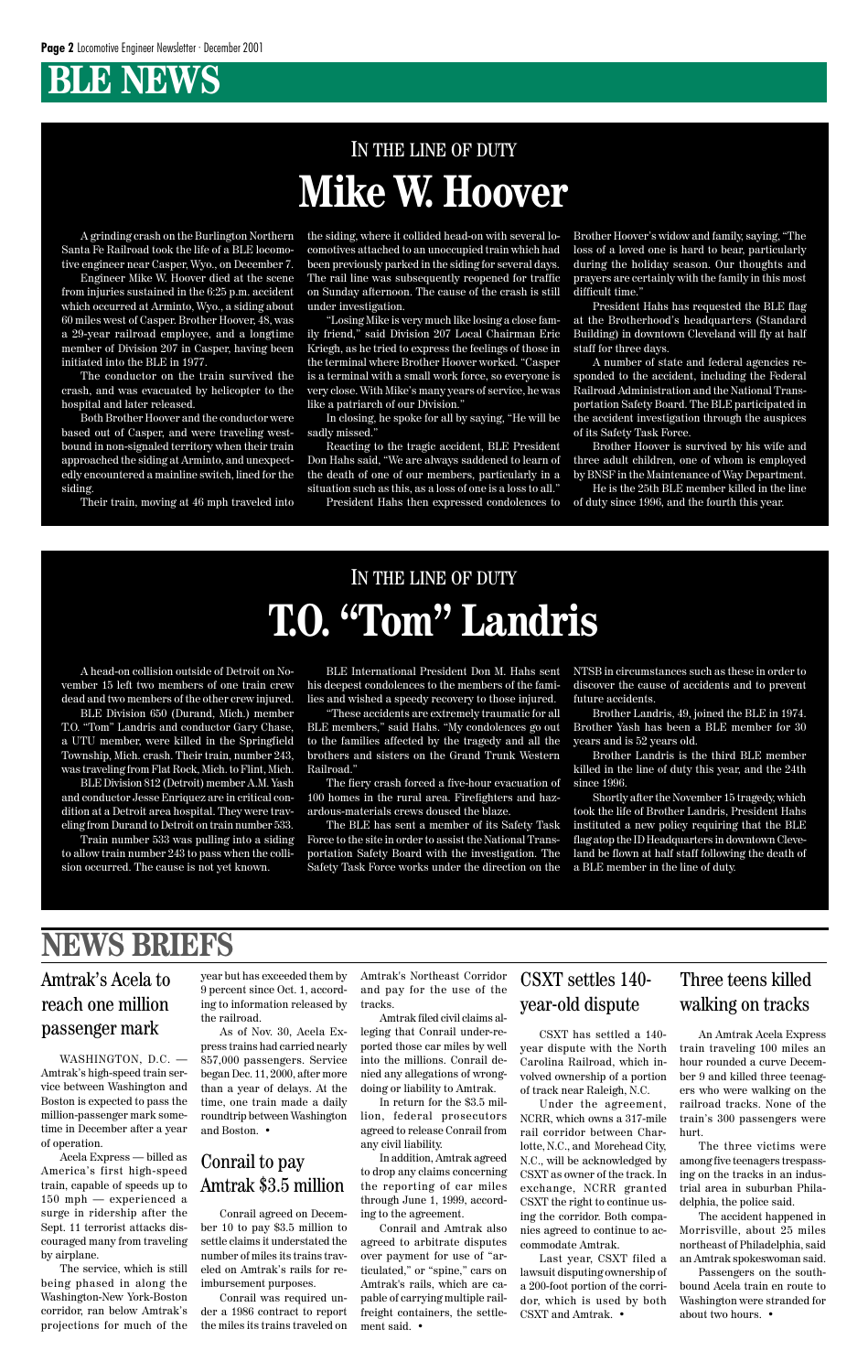# *B* NEWS

# **SENSE safety coordinator retires**

TRANSPORTATION

# **Security panel eyes rail infrastructure protection measures**

Protection of the rail industry's infrastructure in light of the September 11 terrorist attacks on America was the focus of a "Security Panel" discussion at the Association of Railway Communicator's annual workshop in Tampa, Fla., on November 13.

Representatives from freight railroads, passenger railroads, and rail labor were on hand to discuss potential target areas and what could be done to protect them.

Representing the rail labor perspective on the Security Panel was Joseph A. Cassidy Jr., International Vice-President of the Brotherhood of Locomotive Engineers. He was appointed to the position of Security Officer by International President Don M. Hahs in October of 2001.

The freight rail industry was represented by Steve Hanes, Director of the Norfolk Southern Police Department. Ernest R. "Ron" Frazier, Vice President of System Operations and Police Services for Amtrak, represented passenger railroads on the Security Panel.

A former Sergeant in the U.S. Marine Corps who studied chemical and biological warfare, Cassidy said that employees are, indeed, in a partnership with rail management when it comes to security. He said that employees, if properly trained, could serve as the industry's first line of defense.

Relaying portions of a re-

cent conference call between rail labor and Amtrak President George Warrington, Cassidy said that a particular concern of the rail industry is the protection of its infrastructure, especially bridges and

tunnels. Cassidy noted that it

could potentially bankrupt the rail industry to pay for security at all rail bridges and tunnels

in the U.S. As a potential alternative, Cassidy suggested that watchful employees could serve as the industry's "eyes and ears" in safeguarding the infrastructure.

Cassidy said employees must be sensitized to security

and must be made aware like "mini-detectives" — of things that could be clues in identifying potential terrorist activity, as long as it did not interfere with the safe operation of trains. He suggested such training could come from police officers or government law enforcement officials.

The task of providing secu-

rity in the rail industry is daunting. Cassidy said that in a recent meeting with Congressman Jack Quinn (R-NY), rail labor identified key railroad infrastructure in the United States that, if destroyed in a terrorist attack, could be more damaging to the U.S. economy than the loss of the World Trade Center. •



Members of the "Security Panel" discuss protection of rail industry infrastructure during the annual workshop of the Association of Railway Communicators. From left: Ron Frazier, Vice President, System Operations and Police Services, Amtrak; Joe Cassidy, International Vice-President and Security Officer, Brotherhood of Locomotive Engineers; and Steve Hanes, Director, Norfolk Southern Police Department.

# BLE wins four first-place awards for publication, website excellence

The Brotherhood of Locomotive Engineers received four first-place awards for editorial excellence from the Association of Railway Communicators (ARC) in November at the ARC's annual awards competition in Tampa, Fla.

The ARC is the nation's oldest industrial editors' organization, and is comprised of writers, editors and public relations professionals throughout the railroad industry. U.S. and Canadian Class I and Shortline railroads, rail labor and government agencies participate in the ARC's annual workshops.

The BLE received four first-place awards for publication and website excellence. The Locomotive Engineers Journal was recognized twice with one first place award for "Best Photography" and a second first place award for "Best Feature Article."

The BLE website was honored in the category of "Best Electronic Newsletter" for its daily news section, "Today's Headlines."

The BLE's fourth first-place award was given to the Locomotive Engineer Newsletter in the category of "Best Newsletter."

"If locomotive engineers are safe, then everyone else on the crew will be safe," he said. •

The awards competition was administered by three neutral judges employed outside the railroad industry, and BLE publications were judged against the work of other unions and various Class I railroads.

The "Best Feature Article" was awarded for the focus section of the Spring 2000 issue of the Locomotive Engineers Journal titled "137 years and 5 issues." The "Best Photography" award was given for photos used in the article, "Furry friends teach kids about railway safety," published in the Spring 2000 issue of the Journal. •

One of the original coordinators who helped put the SENSE safety program into operation on the CSX properties has retired effective December 7.

Brother Don Miller helped draft the original SENSE safety manuals back in 1997 when the program was implemented system-wide on CSX. He retires after 45 years of service on CSX and its predecessor lines.

When the BLE declared a "Safety Strike" against CSX in the summer of 1997 following a rash of fatalities and injuries, the BLE knew something had to be done. Larry James, former Coordinator of the BLE Education & Training Department, along with Miller, Curtis Driggers and Richard Taylor, developed a safety program that emphasized peer intervention over punitive discipline procedures. They called the new safety program SENSE, which is short for "Structured Employee Network for Safety Empowerment."

The program gives frontline locomotive engineers the ability to address safety concerns and recommend improvements through a network that ultimately reaches CSXT senior manage-



times the Chief Executive Officer. Before SENSE came along, Miller said labormanagement re-

lations on CSX were so bad that management wouldn't even talk to the BLE. Now he says there's a 100 percent improvement.

"Locomotive engineers are treated like ultimate professionals under SENSE, and the more professional they are the safer they'll be," he said. "Not many people can do our jobs."

Miller was instrumental in the success and implementation of SENSE, and has dedicated many long hours to make sure things get done right.

In 1997, Pete Carpenter tabbed Jim Schultz to be the railroad's top safety officer, bringing him on board from the Federal Railroad Administration. Miller credits this as one of the first steps by the railroad toward cultural change for the better. But it was the BLE that developed SENSE.

> SENSE has been highly successful over the years, reducing injuries by upwards of 50 percent in some regions of the CSX system. The SENSE program has also been instru-

mental in the training of BLE critical incident coordinators at most locations. Additionally, the SENSE network has handled over 4,200 unsafe conditions reports to a timely, successful conclusion since 1997.

One of the biggest challenges for SENSE came when CSX and Norfolk Southern acquired various parts of Conrail in June of 1999.

In essence, CSX added more than 1,300 locomotive engineers to its roster — engineers who needed to be trained under the SENSE safety program. In spite of these numbers, SENSE still contributed to very positive results. Currently, more than 50 percent of former Conrail engineers have been

trained under SENSE. This is due in part to the efforts of Tom Vassie, Coordinator of the SENSE program on the former Conrail lines.

In recent months, SENSE has targeted locomotive engineers with five years of experience or less. The idea is to provide training and mentoring to younger engineers in the belief that they will develop positive safety habits to use throughout their careers.

For Brother Miller, his retirement is a reason to focus attention on the SENSE program, and not himself.

He joined the railroad industry in 1956 and earned his promotion to locomotive engineer in 1961 for the Pierre Marquette. He held several elected BLE offices during his career, including local chairman and vice-general chairman of the CSX Northern Lines.

He said the single biggest challenge for SENSE lies in convincing engineers to put safety ahead of productivity, because so much rests on their shoulders.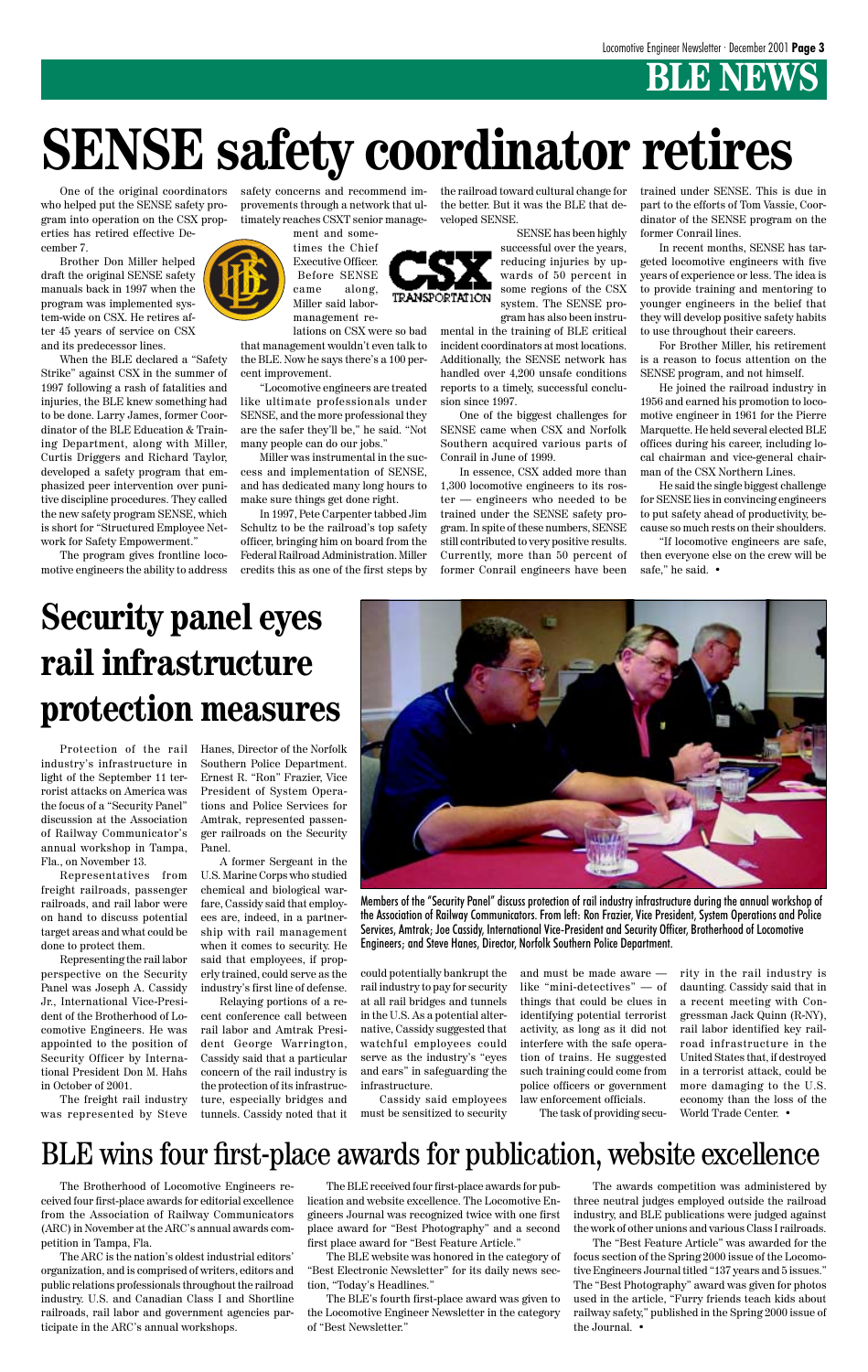# **RATE TABLES**

| TABLE I - LOCOMOTIVE ENGINEERS - PASSENGER SERVICE<br>Effective January 1, 2002                                                                                                                                                                                                                                                                                                                                                                                                                                                                                                                                                                                                                                                                                                                                                                                                                  |                                                                                                                                                                                                                                                                                            |                                                                                                                                                                                                                                                          |                                                                                                                                                                                                                                                                                            |                                                                                                                                                                                                                                                                               |  |  |  |  |  |
|--------------------------------------------------------------------------------------------------------------------------------------------------------------------------------------------------------------------------------------------------------------------------------------------------------------------------------------------------------------------------------------------------------------------------------------------------------------------------------------------------------------------------------------------------------------------------------------------------------------------------------------------------------------------------------------------------------------------------------------------------------------------------------------------------------------------------------------------------------------------------------------------------|--------------------------------------------------------------------------------------------------------------------------------------------------------------------------------------------------------------------------------------------------------------------------------------------|----------------------------------------------------------------------------------------------------------------------------------------------------------------------------------------------------------------------------------------------------------|--------------------------------------------------------------------------------------------------------------------------------------------------------------------------------------------------------------------------------------------------------------------------------------------|-------------------------------------------------------------------------------------------------------------------------------------------------------------------------------------------------------------------------------------------------------------------------------|--|--|--|--|--|
| STANDARD RATES OF PAY                                                                                                                                                                                                                                                                                                                                                                                                                                                                                                                                                                                                                                                                                                                                                                                                                                                                            |                                                                                                                                                                                                                                                                                            |                                                                                                                                                                                                                                                          |                                                                                                                                                                                                                                                                                            |                                                                                                                                                                                                                                                                               |  |  |  |  |  |
| <b>WEIGHT ON DRIVERS</b>                                                                                                                                                                                                                                                                                                                                                                                                                                                                                                                                                                                                                                                                                                                                                                                                                                                                         |                                                                                                                                                                                                                                                                                            |                                                                                                                                                                                                                                                          | <b>Mileage</b>                                                                                                                                                                                                                                                                             | Hourly                                                                                                                                                                                                                                                                        |  |  |  |  |  |
| (Pounds)                                                                                                                                                                                                                                                                                                                                                                                                                                                                                                                                                                                                                                                                                                                                                                                                                                                                                         | Daily                                                                                                                                                                                                                                                                                      | Regular                                                                                                                                                                                                                                                  | Under<br>Art. VIII                                                                                                                                                                                                                                                                         | Straight<br>Time                                                                                                                                                                                                                                                              |  |  |  |  |  |
| less than<br>80,000<br>100,000<br>80,000 and less than<br>100,000 and less than<br>140,000<br>140,000 and less than<br>170,000<br>$170,000$ and less than<br>200,000<br>200,000 and less than<br>250,000<br>250,000 and less than<br>300,000<br>300,000 and less than<br>350,000<br>350,000 and less than<br>400.000<br>400,000 and less than<br>450,000<br>450,000 and less than<br>500,000<br>500,000 and less than<br>550,000<br>550,000 and less than<br>600,000<br>$600.000$ and less than<br>650,000<br>650,000 and less than<br>700,000<br>750,000<br>700,000 and less than<br>750,000 and less than<br>800,000<br>800,000 and less than<br>850,000<br>850,000 and less than<br>900,000<br>900,000 and less than<br>950,000<br>950,000 and less than 1,000,000<br>$1,000,000$ pounds and over<br>For each additional 50,000<br>pounds or fraction thereof add:<br>MOTOR AND ELECTRIC CARS | \$141.81<br>\$141.81<br>\$141.90<br>\$141.98<br>\$142.07<br>\$142.16<br>\$142.24<br>\$142.33<br>\$142.41<br>\$142.50<br>\$142.59<br>\$142.67<br>\$142.76<br>\$142.84<br>\$142.93<br>\$143.01<br>\$143.10<br>\$143.18<br>\$143.27<br>\$143.35<br>\$143.44<br>\$.08 and \$.09<br>Alternately | \$1.0766<br>\$1.0766<br>\$1.0775<br>\$1.0783<br>\$1.0792<br>\$1.0801<br>\$1.0809<br>\$1.0818<br>\$1.0826<br>\$1.0835<br>\$1.0844<br>\$1.0852<br>\$1.0861<br>\$1.0869<br>\$1.0878<br>\$1.0886<br>\$1.0895<br>\$1.0903<br>\$1.0912<br>\$1.0920<br>\$1.0929 | \$1.0854<br>\$1.0854<br>\$1.0863<br>\$1.0871<br>\$1.0880<br>\$1.0889<br>\$1.0897<br>\$1.0906<br>\$1.0914<br>\$1.0923<br>\$1.0932<br>\$1.0940<br>\$1.0949<br>\$1.0957<br>\$1.0966<br>\$1.0974<br>\$1.0983<br>\$1.0991<br>\$1.1000<br>\$1.1008<br>\$1.1017<br>\$.08 and \$.09<br>Alternately | \$17.7263<br>\$17.7263<br>\$17.7375<br>\$17.7475<br>\$17.7588<br>\$17.7700<br>\$17.7800<br>\$17.7913<br>\$17.8013<br>\$17.8125<br>\$17.8238<br>\$17.8338<br>\$17.8450<br>\$17.8550<br>\$17.8663<br>\$17.8763<br>\$17.8875<br>\$17.8975<br>\$17.9088<br>\$17.9188<br>\$17.9300 |  |  |  |  |  |
| In multiple or single unit<br>Daily Earnings Minimun                                                                                                                                                                                                                                                                                                                                                                                                                                                                                                                                                                                                                                                                                                                                                                                                                                             | \$142.07<br>\$143.33                                                                                                                                                                                                                                                                       | \$1.0792                                                                                                                                                                                                                                                 | \$1.1687                                                                                                                                                                                                                                                                                   |                                                                                                                                                                                                                                                                               |  |  |  |  |  |

The rate Tables effective January 1, 2002, reflect a cost-of-living increase of 10 cents per hour or \$0.80 per basic day ( \$0.008 per mile). Not reflected in these tables is the fact that BLE members contribute 4 cents per hour or 32 cents per basic day toward Health and Welfare premiums. It also should be

noted that these figures are derived from the BLE National Agreement. The rates in effect on some properties differ slightly from the published rates, because of the effect of different system agreements. Your general chairman's office should have the rates in effect on your property. •

| <b>TABLE II - LOCOMOTIVE ENGINEERS</b><br>THROUGH FREIGHT SERVICE - WITH A FIREMAN (HELPER)                                                                                                                                                                                                                                                                                                                                                                                                                                                                                                                                                                                                                                                                                                                                                                                                                                                                                                                                                                                                                        |                                                                                                                                                                                                                                                                                                                                                                      |                                                                                                                                                                                                                                                                                                                                                                      |                                                                                                                                                                                                                                                                                                                                                                      |                                                                                                                                                                                                                                                                                                                      |                                                                                                                                                                                                                                                                                                                                                                                                                                                                |  |  |  |
|--------------------------------------------------------------------------------------------------------------------------------------------------------------------------------------------------------------------------------------------------------------------------------------------------------------------------------------------------------------------------------------------------------------------------------------------------------------------------------------------------------------------------------------------------------------------------------------------------------------------------------------------------------------------------------------------------------------------------------------------------------------------------------------------------------------------------------------------------------------------------------------------------------------------------------------------------------------------------------------------------------------------------------------------------------------------------------------------------------------------|----------------------------------------------------------------------------------------------------------------------------------------------------------------------------------------------------------------------------------------------------------------------------------------------------------------------------------------------------------------------|----------------------------------------------------------------------------------------------------------------------------------------------------------------------------------------------------------------------------------------------------------------------------------------------------------------------------------------------------------------------|----------------------------------------------------------------------------------------------------------------------------------------------------------------------------------------------------------------------------------------------------------------------------------------------------------------------------------------------------------------------|----------------------------------------------------------------------------------------------------------------------------------------------------------------------------------------------------------------------------------------------------------------------------------------------------------------------|----------------------------------------------------------------------------------------------------------------------------------------------------------------------------------------------------------------------------------------------------------------------------------------------------------------------------------------------------------------------------------------------------------------------------------------------------------------|--|--|--|
|                                                                                                                                                                                                                                                                                                                                                                                                                                                                                                                                                                                                                                                                                                                                                                                                                                                                                                                                                                                                                                                                                                                    | Effective January 1, 2002<br>STANDARD RATES OF PAY                                                                                                                                                                                                                                                                                                                   |                                                                                                                                                                                                                                                                                                                                                                      |                                                                                                                                                                                                                                                                                                                                                                      |                                                                                                                                                                                                                                                                                                                      |                                                                                                                                                                                                                                                                                                                                                                                                                                                                |  |  |  |
| WEIGHT ON DRIVERS                                                                                                                                                                                                                                                                                                                                                                                                                                                                                                                                                                                                                                                                                                                                                                                                                                                                                                                                                                                                                                                                                                  |                                                                                                                                                                                                                                                                                                                                                                      | Mileage                                                                                                                                                                                                                                                                                                                                                              |                                                                                                                                                                                                                                                                                                                                                                      | Hourly                                                                                                                                                                                                                                                                                                               |                                                                                                                                                                                                                                                                                                                                                                                                                                                                |  |  |  |
| (Pounds)                                                                                                                                                                                                                                                                                                                                                                                                                                                                                                                                                                                                                                                                                                                                                                                                                                                                                                                                                                                                                                                                                                           | Daily                                                                                                                                                                                                                                                                                                                                                                | Regular                                                                                                                                                                                                                                                                                                                                                              | Under<br>Art. VIII                                                                                                                                                                                                                                                                                                                                                   | Straight<br>Time                                                                                                                                                                                                                                                                                                     | Over-<br>Time                                                                                                                                                                                                                                                                                                                                                                                                                                                  |  |  |  |
| less than $140,000$<br>140,000 and less than<br>200,000<br>200,000 and less than<br>250,000<br>250,000 and less than<br>300,000<br>300,000 and less than<br>350,000<br>350,000 and less than<br>400,000<br>400,000 and less than<br>450.000<br>450,000 and less than<br>500,000<br>500,000 and less than<br>550,000<br>550,000 and less than<br>600,000<br>600,000 and less than<br>650,000<br>650,000 and less than<br>700,000<br>700,000 and less than<br>750,000<br>750,000 and less than<br>800,000<br>800,000 and less than<br>850,000<br>850,000 and less than<br>900,000<br>900,000 and less than<br>950,000<br>950,000 and less than 1,000,000<br>1,000,000 and less than 1,050,000<br>1,050,000 and less than 1,100,000<br>1,100,000 and less than 1,150,000<br>1,150,000 and less than 1,200,000<br>1,200,000 and less than 1,250,000<br>1,250,000 and less than 1,300,000<br>1,300,000 and less than 1,350,000<br>1,350,000 and less than 1,400,000<br>1.400,000 and less than 1.450,000<br>1,450,000 and less than 1,500,000<br>1.500,000 and less than 1.550,000<br>1,550,000 and less than 1,600,000 | \$152.49<br>\$152.92<br>\$153.09<br>\$153.24<br>\$153.39<br>\$153.60<br>\$153.81<br>\$154.02<br>\$154.23<br>\$154.41<br>\$154.59<br>\$154.77<br>\$154.95<br>\$155.13<br>\$155.31<br>\$155.49<br>\$155.67<br>\$155.85<br>\$156.03<br>\$156.21<br>\$156.39<br>\$156.57<br>\$156.75<br>\$156.93<br>\$157.11<br>\$157.29<br>\$157.47<br>\$157.65<br>\$157.83<br>\$158.01 | \$1.1525<br>\$1.1568<br>\$1.1585<br>\$1.1600<br>\$1.1615<br>\$1.1636<br>\$1.1657<br>\$1.1678<br>\$1.1699<br>\$1.1717<br>\$1.1735<br>\$1.1753<br>\$1.1771<br>\$1.1789<br>\$1.1807<br>\$1.1825<br>\$1.1843<br>\$1.1861<br>\$1.1879<br>\$1.1897<br>\$1.1915<br>\$1.1933<br>\$1.1951<br>\$1.1969<br>\$1.1987<br>\$1.2005<br>\$1.2023<br>\$1.2041<br>\$1.2059<br>\$1.2077 | \$1.1741<br>\$1.1784<br>\$1.1801<br>\$1.1816<br>\$1.1831<br>\$1.1852<br>\$1.1873<br>\$1.1894<br>\$1.1915<br>\$1.1933<br>\$1.1951<br>\$1.1969<br>\$1.1987<br>\$1.2005<br>\$1.2023<br>\$1.2041<br>\$1.2059<br>\$1.2077<br>\$1.2095<br>\$1.2113<br>\$1.2131<br>\$1.2149<br>\$1.2167<br>\$1.2185<br>\$1.2203<br>\$1.2221<br>\$1.2239<br>\$1.2257<br>\$1.2275<br>\$1.2293 | \$19.0613<br>\$19.1150<br>\$19.1550<br>\$19.1738<br>\$19.2000<br>\$19.2263<br>\$19.2525<br>\$19.2788<br>\$19.3238<br>\$19.3463<br>\$19.3688<br>\$19.4138<br>\$19.4363<br>\$19.4588<br>\$19.4813<br>\$19.5038<br>\$19.5713<br>\$19.6163<br>\$19.6388<br>\$19.6613<br>\$19.6838<br>\$19.7063<br>\$19.7288<br>\$19.7513 | \$28.5919<br>\$28.6725<br>\$19.1363 \$28.7044<br>\$28.7325<br>\$28.7606<br>\$28,8000<br>\$28.8394<br>\$28.8788<br>\$28.9181<br>\$19.3013 \$28.9519<br>\$28.9856<br>\$29.0194<br>\$29.0531<br>\$19.3913 \$29.0869<br>\$29.1206<br>\$29.1544<br>\$29.1881<br>\$29.2219<br>\$29.2556<br>\$19.5263 \$29.2894<br>\$19.5488 \$29.3231<br>\$29.3569<br>\$19.5938 \$29.3906<br>\$29.4244<br>\$29.4581<br>\$29.4919<br>\$29.5256<br>\$29.5594<br>\$29.5931<br>\$29.6269 |  |  |  |
| 1,600,000 and less than 1,650,000<br>1,650,000 and less than 1,700,000<br>1,700,000 and less than 1,750,000<br>1,750,000 and less than 1,800,000<br>1,800,000 and less than 1,850,000<br>1,850,000 and less than 1,900,000<br>1,900,000 and less than 1,950,000<br>1,950,000 and less than 2,000,000                                                                                                                                                                                                                                                                                                                                                                                                                                                                                                                                                                                                                                                                                                                                                                                                               | \$158.19<br>\$158.37<br>\$158.55<br>\$158.73<br>\$158.91<br>\$159.09<br>\$159.27<br>\$159.45                                                                                                                                                                                                                                                                         | \$1.2095<br>\$1.2113<br>\$1.2131<br>\$1.2149<br>\$1.2167<br>\$1.2185<br>\$1.2203<br>\$1.2221                                                                                                                                                                                                                                                                         | \$1.2311<br>\$1.2329<br>\$1.2347<br>\$1.2365<br>\$1.2383<br>\$1.2401<br>\$1.2419<br>\$1.2437                                                                                                                                                                                                                                                                         | \$19.7738<br>\$19.8188<br>\$19.8413<br>\$19.9088<br>\$19.9313                                                                                                                                                                                                                                                        | \$29.6606<br>\$19.7963 \$29.6944<br>\$29.7281<br>\$29.7619<br>\$19.8638 \$29.7956<br>\$19.8863 \$29.8294<br>\$29.8631<br>\$29.8969                                                                                                                                                                                                                                                                                                                             |  |  |  |
| $2,000,000$ pounds and over:<br>For each additional 50,000<br>pounds or fraction thereof add:                                                                                                                                                                                                                                                                                                                                                                                                                                                                                                                                                                                                                                                                                                                                                                                                                                                                                                                                                                                                                      | \$.18                                                                                                                                                                                                                                                                                                                                                                | \$.18                                                                                                                                                                                                                                                                                                                                                                | \$.18                                                                                                                                                                                                                                                                                                                                                                |                                                                                                                                                                                                                                                                                                                      |                                                                                                                                                                                                                                                                                                                                                                                                                                                                |  |  |  |

|                                                                                                                                                                                                                                  | <b>TABLE III - LOCOMOTIVE ENGINEERS</b><br>THROUGH FREIGHT SERVICE - WITHOUT A FIREMAN (HELPER) - \$4.00<br>Effective January 1, 2002<br>STANDARD RATES OF PAY<br>Mileage<br><b>Hourly</b> |                                                                      |                                                          |                                                                                                                     |                                                                            | <b>TABLE IV - LOCOMOTIVE ENGINEERS</b><br>THROUGH FREIGHT SERVICE - WITHOUT A FIREMAN (HELPER) - \$6.00<br>Effective January 1, 2002<br>STANDARD RATES OF PAY |                                                                                                                                                                                                                            |                                                                      |                                                                      |                                                                      |                                                                                                       |                                                                            |
|----------------------------------------------------------------------------------------------------------------------------------------------------------------------------------------------------------------------------------|--------------------------------------------------------------------------------------------------------------------------------------------------------------------------------------------|----------------------------------------------------------------------|----------------------------------------------------------|---------------------------------------------------------------------------------------------------------------------|----------------------------------------------------------------------------|---------------------------------------------------------------------------------------------------------------------------------------------------------------|----------------------------------------------------------------------------------------------------------------------------------------------------------------------------------------------------------------------------|----------------------------------------------------------------------|----------------------------------------------------------------------|----------------------------------------------------------------------|-------------------------------------------------------------------------------------------------------|----------------------------------------------------------------------------|
| WEIGHT ON DRIVERS                                                                                                                                                                                                                |                                                                                                                                                                                            |                                                                      |                                                          |                                                                                                                     |                                                                            |                                                                                                                                                               | WEIGHT ON DRIVERS                                                                                                                                                                                                          |                                                                      | <b>Mileage</b>                                                       |                                                                      | Hourly                                                                                                |                                                                            |
| (Pounds)                                                                                                                                                                                                                         | Daily                                                                                                                                                                                      | Regular                                                              | Under<br>Art. VIII                                       | Straight<br>Time                                                                                                    | Over-<br>Time                                                              |                                                                                                                                                               | (Pounds)                                                                                                                                                                                                                   | Daily                                                                | Regular                                                              | Under<br>Art. VIII                                                   | Straight<br>Time                                                                                      | Over-<br>Time                                                              |
| less than $140,000$<br>140,000 and less than 200,000<br>200,000 and less than 250,000<br>250,000 and less than 300,000<br>300,000 and less than 350,000                                                                          | \$156.49<br>\$156.92<br>\$157.09<br>\$157.24<br>\$157.39                                                                                                                                   | \$1.1925<br>\$1.1968<br>\$1.1985<br>\$1.2000<br>\$1.2015             | \$1.2891<br>\$1.2966                                     | \$19.5613<br>$$1.2934 \;   \; $19.6150$<br>$$1.2951$ \$19.6363<br>\$19.6550<br>$$1.2981 \mid $19.6738$              | \$29.3419<br>\$29.4225<br>\$29.4544<br>\$29.4825<br>\$29.5106              |                                                                                                                                                               | less than $140,000$<br>140,000 and less than 200,000<br>200,000 and less than 250,000<br>250,000 and less than 300,000<br>300,000 and less than 350,000                                                                    | \$158.49<br>\$158.92<br>\$159.09<br>\$159.24<br>\$159.39             | \$1.2005<br>\$1.2065<br>\$1.2080<br>\$1.2095<br>\$1.2116             | \$1.3091                                                             | \$19.8113<br>$$1.3134$  \$19.8650<br>$$1.3151$ \\$19.8863<br>\$1.3166 \$19.9050<br>\$1.3181 \$19.9238 | \$29.7169<br>\$29.7975<br>\$29.8294<br>\$29.8575<br>\$29.8856              |
| 350,000 and less than 400,000<br>400,000 and less than 450,000<br>450,000 and less than 500,000<br>500,000 and less than 550,000<br>550,000 and less than 600,000                                                                | \$157.60<br>\$157.81<br>\$158.02<br>\$158.23<br>\$158.41                                                                                                                                   | \$1.2036<br>\$1.2057<br>\$1.2078<br>\$1.2099<br>\$1.2117             | \$1.3002                                                 | \$19.7000<br>$$1.3023 \mid $19.7263$<br>$$1.3044 \;   \; $19.7525$<br>\$1.3065 \$19.7788<br>$$1.3083 \mid $19.8013$ | \$29.5500<br>\$29.5894<br>\$29.6288<br>\$29.6681<br>\$29.7019              |                                                                                                                                                               | 350,000 and less than 400,000<br>400,000 and less than 450,000<br>450,000 and less than 500,000<br>500,000 and less than 550,000<br>550,000 and less than 600,000                                                          | \$159.60<br>\$159.81<br>\$160.02<br>\$160.23<br>\$160.41             | \$1.2137<br>\$1.2158<br>\$1.2179<br>\$1.2197<br>\$1.2215             | \$1.3202<br>\$1.3223<br>\$1.3244<br>\$1.3265<br>\$1.3283             | \$19.9500<br>\$19.9763<br>\$20.0025<br>\$20.0288<br>\$20.0513                                         | \$29.9250<br>\$29.9644<br>\$30,0038<br>\$30.0431<br>\$30.0769              |
| 600,000 and less than 650,000<br>650,000 and less than 700,000<br>700,000 and less than 750,000<br>750,000 and less than 800,000                                                                                                 | \$158.59<br>\$158.77<br>\$158.95<br>\$159.13                                                                                                                                               | \$1.2135<br>\$1.2153<br>\$1.2171<br>\$1.2189                         | \$1.3101                                                 | \$19.8238<br>$$1.3119$ \$19.8463<br>\$1.3137 \$19.8688<br>$$1.3155$ \$19.8913                                       | \$29.7356<br>\$29.7694<br>\$29.8031<br>\$29.8369                           |                                                                                                                                                               | 600,000 and less than 650,000<br>650,000 and less than 700,000<br>700,000 and less than 750,000<br>750,000 and less than 800,000                                                                                           | \$160.59<br>\$160.77<br>\$160.95<br>\$161.13                         | \$1.2233<br>\$1.2251<br>\$1.2269<br>\$1.2287                         | \$1.3301<br>\$1.3319<br>\$1.3337<br>\$1.3355                         | \$20.0738<br> \$20.0963<br>\$20.1188<br>\$20.1413                                                     | \$30,1106<br>\$30.1444<br>\$30.1781<br>\$30.2119                           |
| 800,000 and less than 850,000<br>850,000 and less than 900,000<br>900,000 and less than 950,000<br>950,000 and less than 1,000,000                                                                                               | \$159.31<br>\$159.49<br>\$159.67<br>\$159.85                                                                                                                                               | \$1.2207<br>\$1.2225<br>\$1.2243<br>\$1.2261                         |                                                          | $$1.3173 \;   \; $19.9138$<br>$$1.3191 \mid $19.9363$<br>\$1.3209 \$19.9588<br>\$1.3227 \$19.9813                   | \$29.8706<br>\$29.9044<br>\$29.9381<br>\$29.9719                           |                                                                                                                                                               | 800,000 and less than 850,000<br>850,000 and less than 900,000<br>900,000 and less than 950,000<br>950,000 and less than 1,000,000                                                                                         | \$161.31<br>\$161.49<br>\$161.67<br>\$161.85                         | \$1.2305<br>\$1.2323<br>\$1.2341<br>\$1.2359                         | \$1.3373<br>\$1.3391<br>\$1.3409<br>\$1.3427                         | \$20.1638<br> \$20.1863<br>\$20.2088<br>\$20.2313                                                     | \$30.2456<br>\$30.2794<br>\$30.3131<br>\$30.3469                           |
| 1,000,000 and less than 1,050,000<br>1.050,000 and less than 1.100,000<br>1.100,000 and less than 1.150,000<br>1,150,000 and less than 1,200,000<br>1,200,000 and less than 1,250,000                                            | \$160.03<br>\$160.21<br>\$160.39<br>\$160.57<br>\$160.75                                                                                                                                   | \$1.2279<br>\$1.2297<br>\$1.2315<br>\$1.2333<br>\$1.2351             | \$1.3245<br>\$1.3281<br>\$1.3299<br>\$1.3317             | \$20.0038<br>$$1.3263 \mid $20.0263$<br>\$20.0488<br>\$20.0713<br>\$20.0938                                         | \$30.0056<br>\$30.0394<br>\$30.0731<br>\$30,1069<br>\$30.1406              |                                                                                                                                                               | 1,000,000 and less than 1,050,000<br>1.050,000 and less than 1.100,000<br>1.100,000 and less than 1.150,000<br>1,150,000 and less than 1,200,000<br>1,200,000 and less than 1,250,000                                      | \$162.03<br>\$162.21<br>\$162.39<br>\$162.57<br>\$162.75             | \$1.2377<br>\$1.2395<br>\$1.2413<br>\$1.2431<br>\$1.2449             | \$1.3445<br>\$1.3463<br>\$1.3481<br>\$1.3499<br>\$1.3517             | \$20.2538<br>\$20.2763<br>\$20.2988<br>\$20.3213<br> \$20.3438                                        | \$30.3806<br>\$30.4144<br>\$30.4481<br>\$30.4819<br>\$30.5156              |
| 1,250,000 and less than 1,300,000"<br>1,300,000 and less than 1,350,000"<br>$1.350,000$ and less than $1.400,000$ "<br>1.400,000 and less than 1.450,000"<br>1,450,000 and less than 1,500,000"                                  | \$160.93<br>\$161.11<br>\$161.29<br>\$161.47<br>\$161.65                                                                                                                                   | \$1.2369<br>\$1.2387<br>\$1.2405<br>\$1.2423<br>\$1.2441             | \$1.3335<br>\$1.3353<br>\$1.3371<br>\$1.3389<br>\$1.3407 | \$20.1163<br>\$20.1388<br>\$20.1613<br>\$20.1838<br>\$20.2063                                                       | \$30.1744<br>\$30.2081<br>\$30.2419<br>\$30.2756<br>\$30.3094              |                                                                                                                                                               | 1,250,000 and less than 1,300,000<br>1.300,000 and less than 1.350,000<br>1.350,000 and less than 1.400,000<br>1,400,000 and less than 1,450,000<br>1,450,000 and less than 1,500,000                                      | \$162.93<br>\$163.11<br>\$163.29<br>\$163.47<br>\$163.65             | \$1.2467<br>\$1.2485<br>\$1.2503<br>\$1.2521<br>\$1.2537             | \$1.3535<br>\$1.3553<br>\$1.3571<br>\$1.3589<br>\$1.3607             | \$20.3663<br>\$20.3888<br>\$20.4113<br>\$20.4338<br>\$20.4563                                         | \$30.5494<br>\$30,5831<br>\$30.6169<br>\$30.6506<br>\$30.6844              |
| 1,500,000 and less than 1,550,000"<br>1,550,000 and less than 1,600,000"<br>1,600,000 and less than $1,650,000"$<br>1.650,000 and less than 1.700,000"                                                                           | \$161.83<br>\$162.01<br>\$162.19<br>\$162.37                                                                                                                                               | \$1.2459<br>\$1.2477<br>\$1.2495<br>\$1.2513                         | \$1.3443<br>\$1.3461                                     | $$1.3425$ \$20.2288<br>\$20.2513<br>\$20.2738<br>$$1.3479$ $$20.2963$                                               | \$30.3431<br>\$30,3769<br>\$30.4106<br>\$30.4444                           |                                                                                                                                                               | 1,500,000 and less than 1,550,000<br>1.550,000 and less than 1.600,000<br>1,600,000 and less than 1,650,000<br>1,650,000 and less than 1,700,000                                                                           | \$163.83<br>\$164.01<br>\$164.19<br>\$164.37                         | \$1.2557<br>\$1.2575<br>\$1.2593<br>\$1.2611                         | \$1.3625<br>\$1.3643<br>\$1.3661<br>\$1.3679                         | \$20.4788<br>\$20.5013<br>\$20.5238<br>\$20.5463                                                      | \$30.7181<br>\$30.7519<br>\$30.7856<br>\$30.8194                           |
| 1,700,000 and less than 1,750,000"<br>1,750,000 and less than 1,800,000"<br>1,800,000 and less than 1,850,000"<br>1.850,000 and less than 1.900,000"<br>1,900,000 and less than 1,950,000"<br>1,950,000 and less than 2,000,000" | \$162.55<br>\$162.73<br>\$162.91<br>\$163.09<br>\$163.27<br>\$163.45                                                                                                                       | \$1.2531<br>\$1.2549<br>\$1.2567<br>\$1.2585<br>\$1.2603<br>\$1.2621 | \$1,3497<br>\$1.3551<br>\$1.3569<br>\$1.3587             | \$20,3188<br>$$1.3515$ $$20.3413$<br>$$1.3533$ \$20.3638<br>\$20.3863<br>\$20.4088<br>\$20.4313                     | \$30.4781<br>\$30.5119<br>\$30.5456<br>\$30.5794<br>\$30.6131<br>\$30.6469 |                                                                                                                                                               | 1,700,000 and less than 1,750,000<br>1,750,000 and less than 1,800,000<br>1,800,000 and less than 1,850,000<br>1,850,000 and less than 1,900,000<br>1,900,000 and less than 1,950,000<br>1,950,000 and less than 2,000,000 | \$164.55<br>\$164.73<br>\$164.91<br>\$165.09<br>\$165.27<br>\$165.45 | \$1.2629<br>\$1.2647<br>\$1.2665<br>\$1.2683<br>\$1.2701<br>\$1.2717 | \$1.3697<br>\$1.3715<br>\$1.3733<br>\$1.3751<br>\$1.3769<br>\$1.3787 | \$20.5688<br>\$20.5913<br>\$20.6138<br>\$20.6363<br>\$20.6588<br>\$20.6813                            | \$30.8531<br>\$30.8869<br>\$30.9206<br>\$30.9544<br>\$30.9881<br>\$31.0219 |
| $2,000,000$ pounds and over:<br>For each additional 50,000<br>pounds or fraction thereof add:                                                                                                                                    | \$.18                                                                                                                                                                                      | \$.18                                                                | \$.18                                                    |                                                                                                                     |                                                                            |                                                                                                                                                               | $2,000,000$ pounds and over:<br>For each additional 50,000<br>pounds or fraction thereof add:                                                                                                                              | \$.18                                                                | \$.18                                                                | \$.18                                                                |                                                                                                       |                                                                            |

| Effective January 1, 2002<br>STANDARD RATES OF PAY                                                                                                                                                                               |                                                                      |                                                                      |                                                                      |                                                                            | Effective January 1, 2002<br>STANDARD RATES OF PAY                         |                                                                                                                                                                                                                            |                                                                      |                                                                      |                                                                      |                                                                            |                                                                            |
|----------------------------------------------------------------------------------------------------------------------------------------------------------------------------------------------------------------------------------|----------------------------------------------------------------------|----------------------------------------------------------------------|----------------------------------------------------------------------|----------------------------------------------------------------------------|----------------------------------------------------------------------------|----------------------------------------------------------------------------------------------------------------------------------------------------------------------------------------------------------------------------|----------------------------------------------------------------------|----------------------------------------------------------------------|----------------------------------------------------------------------|----------------------------------------------------------------------------|----------------------------------------------------------------------------|
| <b>WEIGHT ON DRIVERS</b>                                                                                                                                                                                                         |                                                                      | Mileage                                                              |                                                                      | Hourly                                                                     |                                                                            | WEIGHT ON DRIVERS                                                                                                                                                                                                          |                                                                      | <b>Mileage</b>                                                       |                                                                      | <b>Hourly</b>                                                              |                                                                            |
| (Pounds)                                                                                                                                                                                                                         | Daily                                                                | Regular                                                              | Under<br>Art. VIII                                                   | Straight<br>Time                                                           | Over-<br>Time                                                              | (Pounds)                                                                                                                                                                                                                   | Daily                                                                | Regular                                                              | Under<br>Art. VIII                                                   | Straight<br>Time                                                           | Over-<br>Time                                                              |
| less than $140,000$<br>$140,000$ and less than<br>200,000<br>250,000<br>200,000 and less than<br>300,000<br>250,000 and less than<br>350,000<br>300,000 and less than                                                            | \$156.49<br>\$156.92<br>\$157.09<br>\$157.24<br>\$157.39             | \$1.1925<br>\$1.1968<br>\$1.1985<br>\$1.2000<br>\$1.2015             | \$1.2891<br>\$1.2934<br>\$1.2951<br>\$1.2966<br>\$1.2981             | \$19.5613<br>\$19.6150<br>\$19.6363<br>\$19.6550<br>\$19.6738              | \$29.3419<br>\$29.4225<br>\$29.4544<br>\$29.4825<br>\$29.5106              | less than $140,000$<br>140,000 and less than 200,000<br>200,000 and less than 250,000<br>250,000 and less than 300,000<br>300,000 and less than 350,000                                                                    | \$158.49<br>\$158.92<br>\$159.09<br>\$159.24<br>\$159.39             | \$1.2005<br>\$1.2065<br>\$1.2080<br>\$1.2095<br>\$1.2116             | \$1.3091<br>\$1.3134<br>\$1.3151<br>\$1.3166<br>\$1.3181             | \$19.8113<br>\$19.8650<br>\$19.8863<br>819.9050<br>\$19.9238               | \$29.7169<br>\$29.7975<br>\$29.8294<br>\$29.8575<br>\$29.8856              |
| 350,000 and less than 400,000<br>$400,000$ and less than<br>450,000<br>500,000<br>$450,000$ and less than<br>550,000<br>500,000 and less than<br>550,000 and less than<br>600,000                                                | \$157.60<br>\$157.81<br>\$158.02<br>\$158.23<br>\$158.41             | \$1.2036<br>\$1.2057<br>\$1.2078<br>\$1.2099<br>\$1.2117             | \$1.3002<br>\$1.3023<br>\$1.3044<br>\$1.3065<br>\$1.3083             | \$19.7000<br>\$19.7263<br>\$19.7525<br>\$19.7788<br>\$19.8013              | \$29.5500<br>\$29.5894<br>\$29.6288<br>\$29.6681<br>\$29.7019              | 350,000 and less than 400,000<br>400,000 and less than 450,000<br>450,000 and less than 500,000<br>500,000 and less than 550,000<br>550,000 and less than 600,000                                                          | \$159.60<br>\$159.81<br>\$160.02<br>\$160.23<br>\$160.41             | \$1.2137<br>\$1.2158<br>\$1.2179<br>\$1.2197<br>\$1.2215             | \$1.3202<br>\$1.3223<br>\$1.3244<br>\$1.3265<br>\$1.3283             | \$19.9500<br>\$19.9763<br>\$20.0025<br>\$20.0288<br>\$20.0513              | \$29.9250<br>\$29.9644<br>\$30.0038<br>\$30.0431<br>\$30.0769              |
| 600,000 and less than 650,000<br>650,000 and less than<br>700,000<br>750,000<br>700,000 and less than<br>750,000 and less than<br>800,000                                                                                        | \$158.59<br>\$158.77<br>\$158.95<br>\$159.13                         | \$1.2135<br>\$1.2153<br>\$1.2171<br>\$1.2189                         | \$1.3101<br>\$1.3119<br>\$1.3137<br>\$1.3155                         | \$19.8238<br>\$19.8463<br>\$19.8688<br>\$19.8913                           | \$29.7356<br>\$29.7694<br>\$29.8031<br>\$29.8369                           | 600,000 and less than 650,000<br>650,000 and less than 700,000<br>700,000 and less than 750,000<br>750,000 and less than 800,000                                                                                           | \$160.59<br>\$160.77<br>\$160.95<br>\$161.13                         | \$1.2233<br>\$1.2251<br>\$1.2269<br>\$1.2287                         | \$1.3301<br>\$1.3319<br>\$1.3337<br>\$1.3355                         | \$20.0738<br>\$20.0963<br>\$20.1188<br>\$20.1413                           | \$30.1106<br>\$30.1444<br>\$30.1781<br>\$30.2119                           |
| 800,000 and less than 850,000<br>850,000 and less than 900,000<br>900,000 and less than 950,000<br>950,000 and less than 1,000,000                                                                                               | \$159.31<br>\$159.49<br>\$159.67<br>\$159.85                         | \$1.2207<br>\$1.2225<br>\$1.2243<br>\$1.2261                         | \$1.3191<br>\$1.3209<br>\$1.3227                                     | $$1.3173$ \$19.9138<br>\$19.9363<br>\$19.9588<br>\$19.9813                 | \$29.8706<br>\$29.9044<br>\$29.9381<br>\$29.9719                           | 800,000 and less than 850,000<br>850,000 and less than 900,000<br>900,000 and less than 950,000<br>950,000 and less than 1,000,000                                                                                         | \$161.31<br>\$161.49<br>\$161.67<br>\$161.85                         | \$1.2305<br>\$1.2323<br>\$1.2341<br>\$1.2359                         | \$1.3373<br>\$1.3391<br>\$1.3409<br>\$1.3427                         | \$20.1638<br>\$20.1863<br>\$20.2088<br>\$20.2313                           | \$30.2456<br>\$30.2794<br>\$30.3131<br>\$30.3469                           |
| 1,000,000 and less than 1,050,000<br>1,050,000 and less than 1,100,000<br>1,100,000 and less than 1,150,000<br>1,150,000 and less than 1,200,000<br>1,200,000 and less than 1,250,000                                            | \$160.03<br>\$160.21<br>\$160.39<br>\$160.57<br>\$160.75             | \$1.2279<br>\$1.2297<br>\$1.2315<br>\$1.2333<br>\$1.2351             | \$1.3245<br>\$1.3263<br>\$1.3281<br>\$1.3299<br>\$1.3317             | \$20.0038<br>\$20.0263<br>\$20.0488<br>\$20.0713<br>\$20.0938              | \$30.0056<br>\$30.0394<br>\$30.0731<br>\$30.1069<br>\$30.1406              | 1,000,000 and less than 1,050,000<br>1,050,000 and less than 1,100,000<br>1,100,000 and less than 1,150,000<br>1,150,000 and less than 1,200,000<br>1,200,000 and less than 1,250,000                                      | \$162.03<br>\$162.21<br>\$162.39<br>\$162.57<br>\$162.75             | \$1,2377<br>\$1.2395<br>\$1.2413<br>\$1.2431<br>\$1.2449             | \$1.3445<br>\$1.3463<br>\$1.3481<br>\$1.3499<br>\$1.3517             | \$20.2538<br>\$20.2763<br>\$20.2988<br>\$20.3213<br>\$20.3438              | \$30.3806<br>\$30.4144<br>\$30.4481<br>\$30.4819<br>\$30.5156              |
| 1,250,000 and less than 1,300,000"<br>1,300,000 and less than 1,350,000"<br>1,350,000 and less than 1,400,000"<br>1,400,000 and less than 1,450,000"<br>1,450,000 and less than $1,500,000"$                                     | \$160.93<br>\$161.11<br>\$161.29<br>\$161.47<br>\$161.65             | \$1.2369<br>\$1.2387<br>\$1.2405<br>\$1.2423<br>\$1.2441             | \$1.3335<br>\$1.3353<br>\$1.3371<br>\$1.3389<br>\$1.3407             | \$20.1163<br>\$20.1388<br>\$20.1613<br>\$20.1838<br>\$20.2063              | \$30.1744<br>\$30.2081<br>\$30.2419<br>\$30.2756<br>\$30.3094              | 1,250,000 and less than 1,300,000<br>1,300,000 and less than 1,350,000<br>1,350,000 and less than 1,400,000<br>1,400,000 and less than 1,450,000<br>1,450,000 and less than 1,500,000                                      | \$162.93<br>\$163.11<br>\$163.29<br>\$163.47<br>\$163.65             | \$1.2467<br>\$1.2485<br>\$1.2503<br>\$1.2521<br>\$1.2537             | \$1.3535<br>\$1.3553<br>\$1.3571<br>\$1.3589<br>\$1.3607             | \$20.3663<br>\$20.3888<br>\$20.4113<br>\$20.4338<br>\$20.4563              | \$30.5494<br>\$30.5831<br>\$30.6169<br>\$30.6506<br>\$30.6844              |
| 1,500,000 and less than $1,550,000"$<br>1,550,000 and less than $1,600,000"$<br>1,600,000 and less than 1,650,000"<br>1,650,000 and less than 1,700,000"                                                                         | \$161.83<br>\$162.01<br>\$162.19<br>\$162.37                         | \$1.2459<br>\$1.2477<br>\$1.2495<br>\$1.2513                         | \$1.3425<br>\$1.3443<br>\$1.3461<br>\$1.3479                         | \$20.2288<br>\$20.2513<br>\$20.2738<br>\$20.2963                           | \$30.3431<br>\$30.3769<br>\$30.4106<br>\$30.4444                           | 1,500,000 and less than 1,550,000<br>1,550,000 and less than 1,600,000<br>1,600,000 and less than 1,650,000<br>1,650,000 and less than 1,700,000                                                                           | \$163.83<br>\$164.01<br>\$164.19<br>\$164.37                         | \$1.2557<br>\$1.2575<br>\$1.2593<br>\$1.2611                         | \$1.3625<br>\$1.3643<br>\$1.3661<br>\$1.3679                         | \$20.4788<br>\$20.5013<br>\$20.5238<br>\$20.5463                           | \$30.7181<br>\$30.7519<br>\$30.7856<br>\$30.8194                           |
| 1,700,000 and less than 1,750,000"<br>1,750,000 and less than 1,800,000"<br>1,800,000 and less than 1,850,000"<br>1,850,000 and less than 1,900,000"<br>1,900,000 and less than 1,950,000"<br>1,950,000 and less than 2,000,000" | \$162.55<br>\$162.73<br>\$162.91<br>\$163.09<br>\$163.27<br>\$163.45 | \$1.2531<br>\$1.2549<br>\$1.2567<br>\$1.2585<br>\$1.2603<br>\$1.2621 | \$1.3497<br>\$1.3515<br>\$1.3533<br>\$1.3551<br>\$1.3569<br>\$1.3587 | \$20.3188<br>\$20.3413<br>\$20.3638<br>\$20.3863<br>\$20.4088<br>\$20.4313 | \$30.4781<br>\$30.5119<br>\$30.5456<br>\$30.5794<br>\$30.6131<br>\$30.6469 | 1,700,000 and less than 1,750,000<br>1,750,000 and less than 1,800,000<br>1,800,000 and less than 1,850,000<br>1,850,000 and less than 1,900,000<br>1,900,000 and less than 1,950,000<br>1,950,000 and less than 2,000,000 | \$164.55<br>\$164.73<br>\$164.91<br>\$165.09<br>\$165.27<br>\$165.45 | \$1.2629<br>\$1.2647<br>\$1.2665<br>\$1.2683<br>\$1.2701<br>\$1.2717 | \$1.3697<br>\$1.3715<br>\$1.3733<br>\$1.3751<br>\$1.3769<br>\$1.3787 | \$20.5688<br>\$20.5913<br>\$20.6138<br>\$20.6363<br>\$20.6588<br>\$20.6813 | \$30.8531<br>\$30.8869<br>\$30.9206<br>\$30.9544<br>\$30.9881<br>\$31.0219 |
| $2,000,000$ pounds and over:<br>For each additional 50,000<br>pounds or fraction thereof add:                                                                                                                                    | \$.18                                                                | \$.18                                                                | \$.18                                                                |                                                                            |                                                                            | $2,000,000$ pounds and over:<br>For each additional 50,000<br>pounds or fraction thereof add:                                                                                                                              | \$.18                                                                | \$.18                                                                | \$.18                                                                |                                                                            |                                                                            |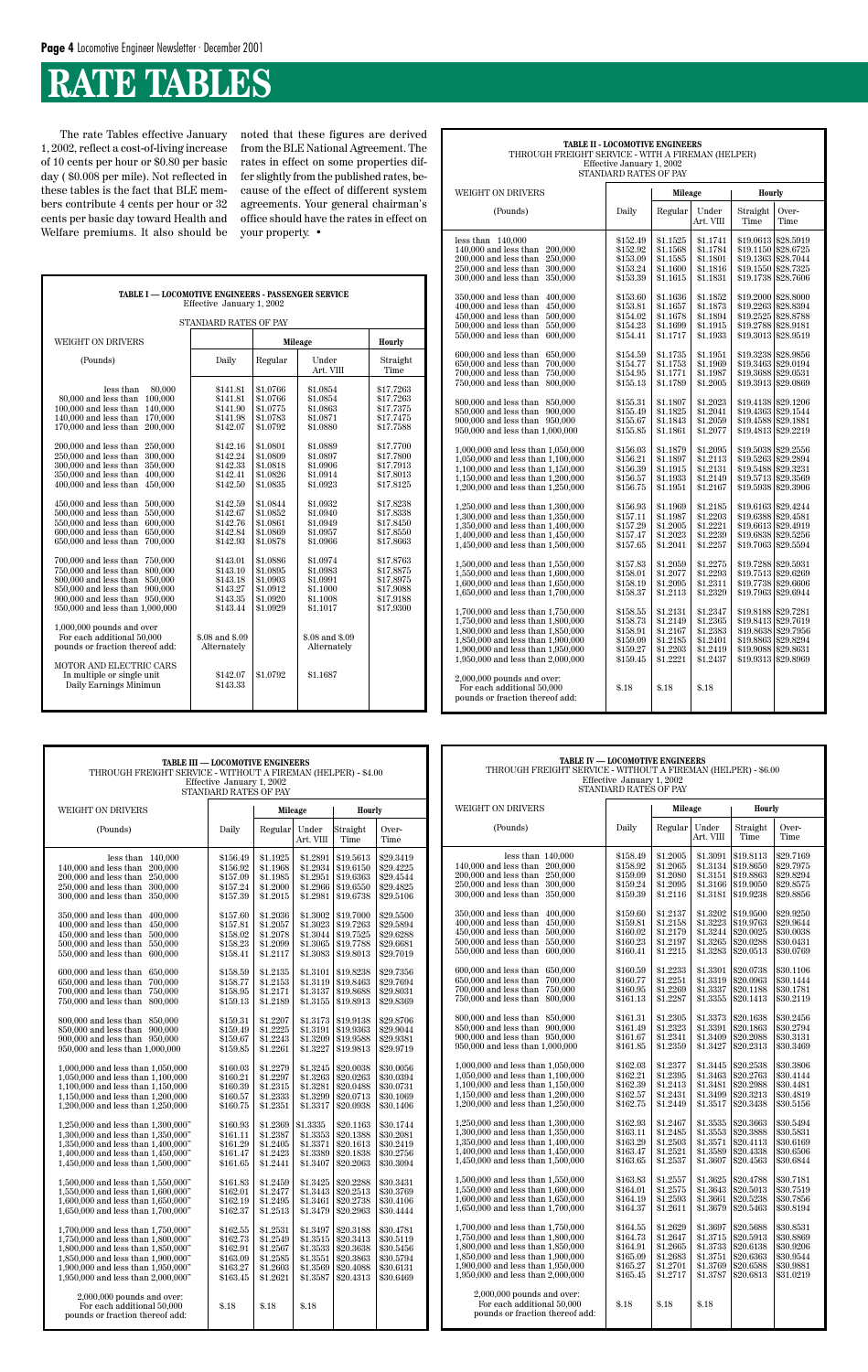| <b>TABLE V- LOCOMOTIVE ENGINEERS</b><br>LOCAL AND WAY FREIGHT SERVICE - WITH A FIREMAN (HELPER)                                                                                                                                                                                                                                                                                                                                                                                                                                                                                                                                                                                                                                                                                                                                                                                                                                                                                                                                                                                                                                                                                                                                                                                                                                                                                                                             | Effective January 1, 2002<br>STANDARD RATES OF PAY                                                                                                                                                                                                                                                                                                                                                                                                                   |                                                                                                                                                                                                                                                                                                                                                                                                                                                                      |                                                                                                                                                                                                                                                                                                                                                                                                                                                                      |                                                                                                                                                                                                                                                                                                                                                                                                                                                                                                            |                                                                                                                                                                                                                                                                                                                                                                                                                                                                                                            |
|-----------------------------------------------------------------------------------------------------------------------------------------------------------------------------------------------------------------------------------------------------------------------------------------------------------------------------------------------------------------------------------------------------------------------------------------------------------------------------------------------------------------------------------------------------------------------------------------------------------------------------------------------------------------------------------------------------------------------------------------------------------------------------------------------------------------------------------------------------------------------------------------------------------------------------------------------------------------------------------------------------------------------------------------------------------------------------------------------------------------------------------------------------------------------------------------------------------------------------------------------------------------------------------------------------------------------------------------------------------------------------------------------------------------------------|----------------------------------------------------------------------------------------------------------------------------------------------------------------------------------------------------------------------------------------------------------------------------------------------------------------------------------------------------------------------------------------------------------------------------------------------------------------------|----------------------------------------------------------------------------------------------------------------------------------------------------------------------------------------------------------------------------------------------------------------------------------------------------------------------------------------------------------------------------------------------------------------------------------------------------------------------|----------------------------------------------------------------------------------------------------------------------------------------------------------------------------------------------------------------------------------------------------------------------------------------------------------------------------------------------------------------------------------------------------------------------------------------------------------------------|------------------------------------------------------------------------------------------------------------------------------------------------------------------------------------------------------------------------------------------------------------------------------------------------------------------------------------------------------------------------------------------------------------------------------------------------------------------------------------------------------------|------------------------------------------------------------------------------------------------------------------------------------------------------------------------------------------------------------------------------------------------------------------------------------------------------------------------------------------------------------------------------------------------------------------------------------------------------------------------------------------------------------|
| <b>WEIGHT ON DRIVERS</b>                                                                                                                                                                                                                                                                                                                                                                                                                                                                                                                                                                                                                                                                                                                                                                                                                                                                                                                                                                                                                                                                                                                                                                                                                                                                                                                                                                                                    |                                                                                                                                                                                                                                                                                                                                                                                                                                                                      | <b>Mileage</b>                                                                                                                                                                                                                                                                                                                                                                                                                                                       |                                                                                                                                                                                                                                                                                                                                                                                                                                                                      | <b>Hourly</b>                                                                                                                                                                                                                                                                                                                                                                                                                                                                                              |                                                                                                                                                                                                                                                                                                                                                                                                                                                                                                            |
| (Pounds)                                                                                                                                                                                                                                                                                                                                                                                                                                                                                                                                                                                                                                                                                                                                                                                                                                                                                                                                                                                                                                                                                                                                                                                                                                                                                                                                                                                                                    | Daily                                                                                                                                                                                                                                                                                                                                                                                                                                                                | Regular                                                                                                                                                                                                                                                                                                                                                                                                                                                              | Under<br>Art. VIII                                                                                                                                                                                                                                                                                                                                                                                                                                                   | Straight<br>Time                                                                                                                                                                                                                                                                                                                                                                                                                                                                                           | Over-<br>Time                                                                                                                                                                                                                                                                                                                                                                                                                                                                                              |
| less than<br>140,000<br>140,000 and less than<br>200,000<br>200,000 and less than<br>250,000<br>250,000 and less than<br>300,000<br>300,000 and less than<br>350,000<br>350,000 and less than<br>400,000<br>400,000 and less than<br>450,000<br>450,000 and less than<br>500,000<br>500,000 and less than<br>550,000<br>550,000 and less than<br>600,000<br>600,000 and less than<br>650,000<br>650,000 and less than<br>700,000<br>700,000 and less than<br>750,000<br>750,000 and less than<br>800,000<br>800,000 and less than<br>850,000<br>850,000 and less than<br>900,000<br>900,000 and less than<br>950,000<br>950,000 and less than 1,000,000<br>1,000,000 and less than 1,050,000<br>1,050,000 and less than 1,100,000<br>1,100,000 and less than 1,150,000<br>1,150,000 and less than 1,200,000<br>1,200,000 and less than 1,250,000<br>1,250,000 and less than 1,300,000<br>1,300,000 and less than 1,350,000<br>1,350,000 and less than 1,400,000<br>1,400,000 and less than 1,450,000<br>1,450,000 and less than 1,500,000<br>1,500,000 and less than 1,550,000<br>1,550,000 and less than 1,600,000<br>1,600,000 and less than 1,650,000<br>1,650,000 and less than 1,700,000<br>1,700,000 and less than 1,750,000<br>1,750,000 and less than 1,800,000<br>1,800,000 and less than 1,850,000<br>1,850,000 and less than 1,900,000<br>1,900,000 and less than 1,950,000<br>1,950,000 and less than 2,000,000 | \$153.05<br>\$153.48<br>\$153.65<br>\$153.80<br>\$153.93<br>\$154.16<br>\$154.37<br>\$154.58<br>\$154.79<br>\$154.97<br>\$155.15<br>\$155.33<br>\$155.51<br>\$155.69<br>\$155.87<br>\$156.05<br>\$156.23<br>\$156.41<br>\$156.59<br>\$156.77<br>\$156.95<br>\$157.13<br>\$157.31<br>\$157.49<br>\$157.67<br>\$157.85<br>\$158.03<br>\$158.21<br>\$158.39<br>\$158.57<br>\$158.75<br>\$158.93<br>\$159.11<br>\$159.29<br>\$159.47<br>\$159.65<br>\$159.83<br>\$160.01 | \$1.1581<br>\$1.1624<br>\$1.1641<br>\$1.1656<br>\$1.1671<br>\$1.1692<br>\$1.1713<br>\$1.1734<br>\$1.1755<br>\$1.1773<br>\$1.1791<br>\$1.1809<br>\$1.1827<br>\$1.1845<br>\$1.1863<br>\$1.1881<br>\$1.1899<br>\$1.1917<br>\$1.1935<br>\$1.1953<br>\$1.1971<br>\$1.1989<br>\$1.2007<br>\$1.2025<br>\$1.2043<br>\$1.2061<br>\$1.2079<br>\$1.2097<br>\$1.2115<br>\$1.2133<br>\$1.2151<br>\$1.2169<br>\$1.2187<br>\$1.2205<br>\$1.2223<br>\$1.2241<br>\$1.2259<br>\$1.2277 | \$1.2547<br>\$1.2590<br>\$1.2607<br>\$1.2622<br>\$1.2637<br>\$1.2658<br>\$1.2679<br>\$1.2700<br>\$1.2721<br>\$1.2739<br>\$1.2757<br>\$1.2775<br>\$1.2793<br>\$1.2811<br>\$1.2829<br>\$1.2847<br>\$1.2865<br>\$1.2883<br>\$1.2901<br>\$1.2919<br>\$1.2937<br>\$1.2955<br>\$1.2973<br>\$1.2991<br>\$1.3009<br>\$1.3027<br>\$1.3045<br>\$1.3063<br>\$1.3081<br>\$1.3099<br>\$1.3117<br>\$1.3135<br>\$1.3153<br>\$1.3171<br>\$1.3189<br>\$1.3207<br>\$1.3225<br>\$1.3243 | \$19.1313<br>\$19.1850<br>\$19.2063<br>\$19.2250<br>\$19.2413<br>\$19.2700<br>\$19.2963<br>\$19.3225<br>\$19.3488<br>\$19.3713<br>\$19.3938<br>\$19.4163<br>\$19.4388<br>\$19.4613<br>\$19.4838<br>\$19.5063<br>\$19.5288<br>\$19.5513<br>\$19.5738<br>\$19.5963<br>\$19.6188<br>\$19.6413<br>\$19.6638<br>\$19.6863<br>\$19.7088<br>\$19.7313<br>\$19.7538<br>\$19.7763<br>\$19.7988<br>\$19.8213<br>\$19.8438<br>\$19.8663<br>\$19.8888<br>\$19.9113<br>\$19.9338<br>\$19.9563<br>\$19.9788<br>\$20.0013 | \$28.6969<br>\$28.7775<br>\$28.8094<br>\$28.8375<br>\$28.8619<br>\$28.9050<br>\$28.9444<br>\$28.9838<br>\$29.0231<br>\$29.0569<br>\$29.0906<br>\$29.1244<br>\$29.1581<br>\$29.1919<br>\$29.2256<br>\$29.2594<br>\$29.2931<br>\$29.3269<br>\$29.3606<br>\$29.3944<br>\$29.4281<br>\$29.4619<br>\$29.4956<br>\$29.5294<br>\$29.5631<br>\$29.5969<br>\$29.6306<br>\$29.6644<br>\$29.6981<br>\$29.7319<br>\$29.7656<br>\$29.7994<br>\$29.8331<br>\$29.8669<br>\$29.9006<br>\$29.9344<br>\$29.9681<br>\$30.0019 |
| $2,000,000$ pounds and over:<br>For each additional 50,000<br>pounds or fraction thereof add:<br>Daily Earnings Minimum                                                                                                                                                                                                                                                                                                                                                                                                                                                                                                                                                                                                                                                                                                                                                                                                                                                                                                                                                                                                                                                                                                                                                                                                                                                                                                     | \$.18                                                                                                                                                                                                                                                                                                                                                                                                                                                                | \$.18<br>\$153.00                                                                                                                                                                                                                                                                                                                                                                                                                                                    | \$.18                                                                                                                                                                                                                                                                                                                                                                                                                                                                |                                                                                                                                                                                                                                                                                                                                                                                                                                                                                                            |                                                                                                                                                                                                                                                                                                                                                                                                                                                                                                            |

# **RATE TABLES**

| <b>TABLE VI — LOCOMOTIVE ENGINEERS</b>                             |
|--------------------------------------------------------------------|
| LOCAL AND WAY FREIGHT SERVICE - WITHOUT A FIREMAN (HELPER)- \$4.00 |
| Effective January 1, 2002                                          |
| STANDARD RATES OF PAY                                              |

| WEIGHT ON DRIVERS                                                                                                                                                                                                          |                                                                      |                                                                      | <b>Mileage</b>                                                       | <b>Hourly</b>                                                              |                                                                            |
|----------------------------------------------------------------------------------------------------------------------------------------------------------------------------------------------------------------------------|----------------------------------------------------------------------|----------------------------------------------------------------------|----------------------------------------------------------------------|----------------------------------------------------------------------------|----------------------------------------------------------------------------|
| (Pounds)                                                                                                                                                                                                                   | Daily                                                                | Regular                                                              | Under<br>Art. VIII                                                   | Straight<br>Time                                                           | Over-<br>Time                                                              |
| 140,000<br>less than<br>140,000 and less than<br>200,000<br>200,000 and less than<br>250,000<br>250,000 and less than<br>300,000<br>300,000 and less than<br>350,000                                                       | \$157.05<br>\$157.48<br>\$157.65<br>\$157.80<br>\$157.95             | \$1.1981<br>\$1.2024<br>\$1.2041<br>\$1.2056<br>\$1.2071             | \$1.2069<br>\$1.2112<br>\$1.2129<br>\$1.2144<br>\$1.2159             | \$19.6313<br>\$19.6850<br>\$19.7063<br>\$19.7250<br>\$19.7438              | \$29.4469<br>\$29.5275<br>\$29.5594<br>\$29.5875<br>\$29.6156              |
| 350,000 and less than<br>400,000<br>400,000 and less than<br>450,000<br>450,000 and less than<br>500,000<br>500,000 and less than<br>550,000<br>550,000 and less than<br>600,000                                           | \$158.16<br>\$158.37<br>\$158.58<br>\$158.79<br>\$158.97             | \$1.2092<br>\$1.2113<br>\$1.2134<br>\$1.2155<br>\$1.2173             | \$1.2180<br>\$1.2201<br>\$1.2222<br>\$1.2243<br>\$1.2261             | \$19.7700<br>\$19.7963<br>\$19.8225<br>\$19.8488<br>\$19.8713              | \$29.6550<br>\$29.6944<br>\$29.7338<br>\$29.7731<br>\$29.8069              |
| 600,000 and less than<br>650,000<br>650,000 and less than<br>700,000<br>700,000 and less than<br>750,000<br>750,000 and less than<br>800,000                                                                               | \$159.15<br>\$159.33<br>\$159.51<br>\$159.69                         | \$1.2191<br>\$1.2209<br>\$1.2227<br>\$1.2245                         | \$1.2279<br>\$1.2297<br>\$1.2315<br>\$1.2333                         | \$19.8938<br>\$19.9163<br>\$19.9388<br>\$19.9613                           | \$29.8406<br>\$29.8744<br>\$29.9081<br>\$29.9419                           |
| 800,000 and less than<br>850,000<br>850,000 and less than<br>900,000<br>900,000 and less than 950,000<br>950,000 and less than 1,000,000                                                                                   | \$159.87<br>\$160.05<br>\$160.23<br>\$160.41                         | \$1.2263<br>\$1.2281<br>\$1.2299<br>\$1.2317                         | \$1.2351<br>\$1.2369<br>\$1.2387<br>\$1.2405                         | \$19.9838<br>\$20,0063<br>\$20.0288<br>\$20.0513                           | \$29.9756<br>\$30.0094<br>\$30.0431<br>\$30.0769                           |
| $1,\!000,\!000$ and less than $1,\!050,\!000$<br>1,050,000 and less than 1,100,000<br>1.100,000 and less than 1.150,000<br>1,150,000 and less than 1,200,000<br>1,200,000 and less than 1,250,000                          | \$160.59<br>\$160.77<br>\$160.95<br>\$161.13<br>\$161.31             | \$1.2335<br>\$1.2353<br>\$1.2371<br>\$1.2389<br>\$1.2407             | \$1.2423<br>\$1.2441<br>\$1.2459<br>\$1.2477<br>\$1.2495             | \$20.0738<br>\$20.0963<br>\$20.1188<br>\$20.1413<br>\$20.1638              | \$30.1106<br>\$30.1444<br>\$30.1781<br>\$30.2119<br>\$30.2456              |
| 1,250,000 and less than 1,300,000<br>1,300,000 and less than 1,350,000<br>1.350,000 and less than 1.400,000<br>1,400,000 and less than 1,450,000<br>1,450,000 and less than 1,500,000                                      | \$161.49<br>\$161.67<br>\$161.85<br>\$162.03<br>\$162.21             | \$1.2425<br>\$1.2443<br>\$1.2461<br>\$1.2479<br>\$1.2497             | \$1.2513<br>\$1.2531<br>\$1.2549<br>\$1.2567<br>\$1.2585             | \$20.1863<br>\$20.2088<br>\$20.2313<br>\$20.2538<br>\$20.2763              | \$30.2794<br>\$30.3131<br>\$30.3469<br>\$30.3806<br>\$30.4144              |
| 1,500,000 and less than 1,550,000<br>1.550,000 and less than 1.600,000<br>1,600,000 and less than 1,650,000<br>1,650,000 and less than 1,700,000                                                                           | \$162.39<br>\$162.57<br>\$162.75<br>\$162.93                         | \$1.2515<br>\$1.2533<br>\$1.2551<br>\$1.2569                         | \$1.2603<br>\$1.2621<br>\$1.2639<br>\$1.2657                         | \$20.2988<br>\$20.3213<br>\$20,3438<br>\$20.3663                           | \$30.4481<br>\$30.4819<br>\$30,5156<br>\$30.5494                           |
| 1,700,000 and less than 1,750,000<br>1,750,000 and less than 1,800,000<br>1,800,000 and less than 1,850,000<br>1,850,000 and less than 1,900,000<br>1,900,000 and less than 1,950,000<br>1,950,000 and less than 2,000,000 | \$163.11<br>\$163.29<br>\$163.47<br>\$163.65<br>\$163.83<br>\$164.01 | \$1.2587<br>\$1.2605<br>\$1.2623<br>\$1.2641<br>\$1.2659<br>\$1.2677 | \$1.2675<br>\$1.2693<br>\$1.2711<br>\$1.2729<br>\$1.2747<br>\$1.2765 | \$20,3888<br>\$20.4113<br>\$20.4338<br>\$20.4563<br>\$20.4788<br>\$20.5013 | \$30.5831<br>\$30.6169<br>\$30.6506<br>\$30.6844<br>\$30.7181<br>\$30.7519 |
| $2,000,000$ pounds and over:<br>For each additional 50,000<br>pounds or fraction thereof add:<br>Daily Earnings Minimum                                                                                                    | \$.18<br>\$158.00                                                    | \$.18                                                                | \$.18                                                                |                                                                            |                                                                            |

| TABLE VII - LOCOMOTIVE ENGINEERS<br>LOCAL AND WAY FREIGHT SERVICE - WITHOUT A FIREMAN (HELPER)- \$6.00<br>Effective January 1, 2002<br>STANDARD RATES OF PAY                                                          |                                                          |                                                           |                                                          |                                                                           |                                                                              | <b>TABLE VIII — LOCOMOTIVE ENGINEERS</b><br>YARD SERVICE 5 DAY - WITH A FIREMAN<br>Effective January 1, 2002<br>Hourly                                           |                                                                                                                         |                                          |                                                  |  |  |
|-----------------------------------------------------------------------------------------------------------------------------------------------------------------------------------------------------------------------|----------------------------------------------------------|-----------------------------------------------------------|----------------------------------------------------------|---------------------------------------------------------------------------|------------------------------------------------------------------------------|------------------------------------------------------------------------------------------------------------------------------------------------------------------|-------------------------------------------------------------------------------------------------------------------------|------------------------------------------|--------------------------------------------------|--|--|
| WEIGHT ON DRIVERS                                                                                                                                                                                                     |                                                          | Mileage                                                   |                                                          | Hourly                                                                    |                                                                              | WEIGHT ON DRIVERS                                                                                                                                                |                                                                                                                         |                                          |                                                  |  |  |
| (Pounds)                                                                                                                                                                                                              | Daily                                                    | Regular                                                   | Under                                                    | Straight                                                                  | Over-                                                                        | (Pounds)<br>less than $500,000$                                                                                                                                  | Daily<br>\$162.54                                                                                                       | <b>Straight Time</b><br>\$20.32          | Overtime<br>\$30.4763                            |  |  |
|                                                                                                                                                                                                                       |                                                          |                                                           | Art. VIII                                                | Time                                                                      | Time                                                                         | 500,000 and less than 550,000<br>550,000 and less than 600,000                                                                                                   | \$162.79<br>\$162.95                                                                                                    | \$20.35<br>\$20.37                       | \$30.5231<br>\$30.5531                           |  |  |
| less than $140,000$<br>140,000 and less than<br>200,000<br>200,000 and less than<br>250,000<br>250,000 and less than 300,000<br>300,000 and less than 350,000                                                         | \$159.05<br>\$159.48<br>\$159.65<br>\$159.80<br>\$159.95 | \$1.2181<br>\$1.2224<br>\$1.2241<br>\$1.2256<br>\$1.2271  | \$1.3147<br>\$1.3190<br>\$1.3207<br>\$1.3222<br>\$1.3237 | \$19.8813<br>\$19.9350<br>\$19.9563<br>\$19.9750<br>\$19.9938             | \$29.8219<br>\$29.9025<br>\$29.9344<br>\$29.9625<br>\$29.9906                | 600,000 and less than 650,000<br>650,000 and less than 700,000<br>700,000 and less than 750,000<br>750,000 and less than 800,000                                 | \$163.11<br>\$163.27<br>\$163.43<br>\$163.59                                                                            | \$20.39<br>\$20.41<br>\$20.43<br>\$20.45 | \$30.5831<br>\$30.6131<br>\$30.6431<br>\$30.6731 |  |  |
| 350,000 and less than 400,000<br>450,000<br>$400,000$ and less than<br>$450,000$ and less than<br>500,000<br>500,000 and less than 550,000<br>550,000 and less than 600,000                                           | \$160.16<br>\$160.37<br>\$160.58<br>\$160.79<br>\$160.97 | \$1,2292<br>\$1.2313<br>\$1.2334<br>\$1.2355<br>\$1.2373  | \$1.3258<br>\$1.3279<br>\$1.3300<br>\$1.3321<br>\$1.3339 | \$20.0200<br>\$20.0463<br>\$20.0725<br>\$20.0988<br>$$20.1213$ \\$30.1819 | \$30.0300<br>\$30.0694<br>\$30.1088<br>\$30.1481                             | 800,000 and less than 850,000<br>850,000 and less than 900,000<br>900,000 and less than 950,000<br>950,000 and less than 1,000,000<br>For each additional 50,000 | \$163.75<br>\$163.91<br>\$164.07<br>\$164.23                                                                            | \$20.47<br>\$20.49<br>\$20.51<br>\$20.53 | \$30.7031<br>\$30.7331<br>\$30.7631<br>\$30.7931 |  |  |
| 600,000 and less than 650,000<br>700,000<br>650,000 and less than<br>700,000 and less than<br>750,000<br>750,000 and less than 800,000                                                                                | \$161.15<br>\$161.33<br>\$161.51<br>\$161.69             | \$1.2391<br>\$1.2409<br>\$1.2427<br>\$1.2445              | \$1.3357<br>\$1.3375<br>\$1.3393<br>\$1.3411             | \$20.1663<br>\$20.1888<br>\$20.2113 \$30.3169                             | $$20.1438$ \\$30.2156<br>\$30.2494<br>\$30.2831                              | pounds over 1,000,000 or<br>fraction thereof add:                                                                                                                | \$0.16                                                                                                                  |                                          |                                                  |  |  |
| 800,000 and less than 850,000<br>850,000 and less than 900,000<br>900,000 and less than 950,000<br>950,000 and less than 1,000,000                                                                                    | \$161.87<br>\$162.05<br>\$162.23<br>\$162.41             | \$1.2463<br>\$1.2481<br>\$1.2499<br>\$1.2517              | \$1.3429<br>\$1.3447<br>\$1.3465<br>\$1.3483             | \$20.2338<br>\$20.2563<br>\$20.2788<br>\$20.3013 \$30.4519                | \$30.3506<br>\$30.3844<br>\$30.4181                                          |                                                                                                                                                                  |                                                                                                                         |                                          |                                                  |  |  |
| 1,000,000 and less than 1,050,000<br>1,050,000 and less than 1,100,000<br>$1,100,000$ and less than $1,150,000$                                                                                                       | \$162.59<br>\$162.77<br>\$162.95                         | \$1.2535<br>\$1.2553<br>\$1.2571                          | \$1.3501<br>\$1.3519<br>\$1.3537                         | \$20.3238<br>\$20.3463<br>\$20.3688                                       | \$30.4856<br>\$30.5194<br>\$30.5531                                          |                                                                                                                                                                  | <b>TABLE IX -- LOCOMOTIVE ENGINEERS</b><br>YARD SERVICE 5 DAY - WITHOUT A FIREMAN - \$4.00<br>Effective January 1, 2002 |                                          |                                                  |  |  |
| 1,150,000 and less than 1,200,000<br>1,200,000 and less than 1,250,000                                                                                                                                                | \$163.13<br>\$163.31                                     | \$1.2589<br>\$1.2607                                      | \$1.3555<br>\$1.3573                                     | \$20.3913<br>\$20.4138                                                    | \$30.5869<br>\$30.6206                                                       | <b>WEIGHT ON DRIVERS</b>                                                                                                                                         |                                                                                                                         | Hourly                                   |                                                  |  |  |
| 1,250,000 and less than 1,300,000                                                                                                                                                                                     | \$163.49                                                 | \$1.2625                                                  | \$1.3591                                                 | $$20.4363$ \\$30.6544                                                     |                                                                              | (Pounds)                                                                                                                                                         | Daily                                                                                                                   | Straight Time                            | Overtime                                         |  |  |
| 1,300,000 and less than 1,350,000<br>1,350,000 and less than 1,400,000<br>$1,\!400,\!000$ and less than $1,\!450,\!000$<br>$1,450,000$ and less than $1,500,000$                                                      | \$163.67<br>\$163.85<br>\$164.03<br>\$164.21             | \$1.2643<br>\$1.2661<br>\$1.2679<br>\$1.2697              | \$1.3609<br>\$1.3627<br>\$1.3645<br>\$1.3663             | \$20.4588<br>\$20.4813<br>\$20.5038<br>\$20.5263                          | \$30.6881<br>\$30.7219<br>\$30.7556<br>\$30.7894                             | less than $500,000$<br>500,000 and less than 550,000<br>550,000 and less than 600,000                                                                            | \$166.54<br>\$166.79<br>\$167.01                                                                                        | \$20.82<br>\$20.85<br>\$20.88            | \$31.2263<br>\$31.2731<br>\$31.3144              |  |  |
| 1,500,000 and less than 1,550,000<br>1,550,000 and less than 1,600,000<br>1,600,000 and less than 1,650,000<br>$1,\!650,\!000$ and less than $1,\!700,\!000$                                                          | \$164.39<br>\$164.57<br>\$164.75<br>\$164.93             | \$1.2715<br>\$1,2733<br>\$1.2751<br>\$1.2769              | \$1.3681<br>\$1.3699<br>\$1.3717<br>\$1.3735             | \$20.5488<br>\$20.5713<br>\$20.5938<br>\$20.6163                          | \$30.8231<br>\$30.8569<br>\$30.8906<br>\$30.9244                             | 600,000 and less than 650,000<br>650,000 and less than 700,000<br>700,000 and less than 750,000<br>750,000 and less than 800,000                                 | \$167.22<br>\$167.44<br>\$167.66<br>\$167.87                                                                            | \$20.90<br>\$20.93<br>\$20.96<br>\$20.98 | \$31.3538<br>\$31.3950<br>\$31.4363<br>\$31.4756 |  |  |
| 1,700,000 and less than 1,750,000                                                                                                                                                                                     | \$165.11                                                 | \$1.2787                                                  | \$1.3753                                                 | \$20.6388 \$30.9581                                                       | $$20.6613$ \$30.9919                                                         | 800,000 and less than 850,000<br>850,000 and less than 900,000<br>900,000 and less than 950,000                                                                  | \$168.09<br>\$168.30<br>\$168.52                                                                                        | \$21.01<br>\$21.04<br>\$21.07            | \$31.5169<br>\$31.5563                           |  |  |
| 1,750,000 and less than 1,800,000<br>1,800,000 and less than 1,850,000<br>1,850,000 and less than 1,900,000<br>1,900,000 and less than 1,950,000<br>1,950,000 and less than 2,000,000<br>$2,000,000$ pounds and over: | \$165.29<br>\$165.47<br>\$165.65<br>\$165.83<br>\$166.01 | \$1.2805<br> \$1.2823<br>\$1.2841<br>\$1.2859<br>\$1.2877 | \$1.3771<br>\$1.3789<br>\$1.3807<br>\$1.3825<br>\$1.3843 | \$20.7288 \$31.0931                                                       | $$20.6838 \;   \; $31.0256$<br>\$20.7063   \$31.0594<br>\$20.7513 \\$31.1269 | 950,000 and less than 1,000,000<br>For each additional 50,000<br>pounds over 1,000,000 or<br>fraction thereof add:                                               | \$168.74<br>\$0.215                                                                                                     | \$21.09                                  | \$31.5975<br>\$31.6388                           |  |  |

| LOCAL AND WAY FREIGHT SERVICE - WITHOUT A FIREMAN (HELPER)- \$6.00<br>Effective January 1, 2002<br>STANDARD RATES OF PAY                                                                                                                                                                                                                                                                                                        |                                                                                                                                                          |                                                                                                                                                          |                                                                                                                                                          |                                                                                                                                                                       |                                                                                                                                                                       |                                                                                                                                                                                                                                                                                                                                                                                                                             | YARD SERVICE 3 DAY - WITH A FIREMAN<br>Effective January 1, 2002                                                               |                                                                                                            |                                                                                                                                |
|---------------------------------------------------------------------------------------------------------------------------------------------------------------------------------------------------------------------------------------------------------------------------------------------------------------------------------------------------------------------------------------------------------------------------------|----------------------------------------------------------------------------------------------------------------------------------------------------------|----------------------------------------------------------------------------------------------------------------------------------------------------------|----------------------------------------------------------------------------------------------------------------------------------------------------------|-----------------------------------------------------------------------------------------------------------------------------------------------------------------------|-----------------------------------------------------------------------------------------------------------------------------------------------------------------------|-----------------------------------------------------------------------------------------------------------------------------------------------------------------------------------------------------------------------------------------------------------------------------------------------------------------------------------------------------------------------------------------------------------------------------|--------------------------------------------------------------------------------------------------------------------------------|------------------------------------------------------------------------------------------------------------|--------------------------------------------------------------------------------------------------------------------------------|
|                                                                                                                                                                                                                                                                                                                                                                                                                                 |                                                                                                                                                          |                                                                                                                                                          |                                                                                                                                                          |                                                                                                                                                                       |                                                                                                                                                                       | WEIGHT ON DRIVERS                                                                                                                                                                                                                                                                                                                                                                                                           |                                                                                                                                |                                                                                                            | Hourly                                                                                                                         |
| <b>WEIGHT ON DRIVERS</b>                                                                                                                                                                                                                                                                                                                                                                                                        |                                                                                                                                                          | <b>Mileage</b>                                                                                                                                           |                                                                                                                                                          | Hourly                                                                                                                                                                |                                                                                                                                                                       | (Pounds)                                                                                                                                                                                                                                                                                                                                                                                                                    | Daily                                                                                                                          | Straight Time                                                                                              | Overtime                                                                                                                       |
| (Pounds)                                                                                                                                                                                                                                                                                                                                                                                                                        | Daily                                                                                                                                                    | Regular                                                                                                                                                  | Under<br>Art. VIII                                                                                                                                       | Straight<br>Time                                                                                                                                                      | Over-<br>Time                                                                                                                                                         | less than 500,000                                                                                                                                                                                                                                                                                                                                                                                                           | \$162.54                                                                                                                       | \$20.32                                                                                                    | \$30.4763                                                                                                                      |
| less than $140,000$<br>140,000 and less than 200,000<br>200,000 and less than 250,000<br>250,000 and less than 300,000<br>300,000 and less than 350,000<br>350,000 and less than 400,000<br>400,000 and less than 450,000<br>450,000 and less than 500,000<br>500,000 and less than 550,000<br>550,000 and less than 600,000<br>600,000 and less than 650,000<br>650,000 and less than 700,000<br>700,000 and less than 750,000 | \$159.05<br>\$159.48<br>\$159.65<br>\$159.80<br>\$159.95<br>\$160.16<br>\$160.37<br>\$160.58<br>\$160.79<br>\$160.97<br>\$161.15<br>\$161.33<br>\$161.51 | \$1.2181<br>\$1.2224<br>\$1,2241<br>\$1.2256<br>\$1.2271<br>\$1,2292<br>\$1.2313<br>\$1.2334<br>\$1.2355<br>\$1.2373<br>\$1.2391<br>\$1,2409<br>\$1.2427 | \$1.3147<br>\$1.3190<br>\$1.3207<br>\$1.3222<br>\$1.3237<br>\$1.3258<br>\$1.3279<br>\$1.3300<br>\$1.3321<br>\$1.3339<br>\$1.3357<br>\$1.3375<br>\$1.3393 | \$19.8813<br>\$19.9350<br>\$19.9563<br>\$19.9750<br>\$19.9938<br>\$20.0200<br>\$20.0463<br>\$20.0725<br>\$20.0988<br>\$20.1213<br>\$20.1438<br>\$20.1663<br>\$20.1888 | \$29.8219<br>\$29.9025<br>\$29.9344<br>\$29.9625<br>\$29.9906<br>\$30.0300<br>\$30.0694<br>\$30.1088<br>\$30.1481<br>\$30.1819<br>\$30.2156<br>\$30.2494<br>\$30.2831 | 500,000 and less than 550,000<br>550,000 and less than 600,000<br>600,000 and less than 650,000<br>650,000 and less than 700,000<br>700,000 and less than 750,000<br>750,000 and less than 800,000<br>800,000 and less than 850,000<br>850,000 and less than 900,000<br>900,000 and less than 950,000<br>950,000 and less than 1,000,000<br>For each additional 50,000<br>pounds over 1,000,000 or<br>fraction thereof add: | \$162.79<br>\$162.95<br>\$163.11<br>\$163.27<br>\$163.43<br>\$163.59<br>\$163.75<br>\$163.91<br>\$164.07<br>\$164.23<br>\$0.16 | \$20.35<br>\$20.37<br>\$20.39<br>\$20.41<br>\$20.43<br>\$20.45<br>\$20.47<br>\$20.49<br>\$20.51<br>\$20.53 | \$30.5231<br>\$30.5531<br>\$30.5831<br>\$30.6131<br>\$30.6431<br>\$30.6731<br>\$30.7031<br>\$30.7331<br>\$30.7631<br>\$30.7931 |
| 750,000 and less than 800,000<br>800,000 and less than 850,000<br>850,000 and less than 900,000<br>900,000 and less than 950,000<br>950,000 and less than 1,000,000<br>1,000,000 and less than 1,050,000<br>1,050,000 and less than 1,100,000<br>1,100,000 and less than 1,150,000                                                                                                                                              | \$161.69<br>\$161.87<br>\$162.05<br>\$162.23<br>\$162.41<br>\$162.59<br>\$162.77<br>\$162.95                                                             | \$1.2445<br>\$1.2463<br>\$1,2481<br>\$1.2499<br>\$1.2517<br>\$1.2535<br>\$1.2553<br>\$1.2571                                                             | \$1.3411<br>\$1.3429<br>\$1.3447<br>\$1.3465<br>\$1.3483<br>\$1.3501<br>\$1.3519<br>\$1.3537                                                             | $$20.2113$ \\$30.3169<br>\$20.2338<br>\$20.2563<br>\$20.2788<br>\$20.3013<br>\$20.3238<br>\$20.3463<br>\$20.3688                                                      | \$30.3506<br>\$30.3844<br>\$30.4181<br>\$30.4519<br>\$30.4856<br>\$30.5194<br>\$30.5531                                                                               |                                                                                                                                                                                                                                                                                                                                                                                                                             | <b>TABLE IX -- LOCOMOTIVE ENGINEERS</b><br>YARD SERVICE 5 DAY - WITHOUT A FIREMAN - \$4.00<br>Effective January 1, 2002        |                                                                                                            |                                                                                                                                |
| 1,150,000 and less than 1,200,000<br>1,200,000 and less than 1,250,000                                                                                                                                                                                                                                                                                                                                                          | \$163.13<br>\$163.31                                                                                                                                     | \$1.2589<br>\$1.2607                                                                                                                                     | \$1.3555<br>\$1.3573                                                                                                                                     | \$20.3913<br>\$20.4138                                                                                                                                                | \$30.5869<br>\$30.6206                                                                                                                                                | WEIGHT ON DRIVERS                                                                                                                                                                                                                                                                                                                                                                                                           |                                                                                                                                |                                                                                                            | Hourly                                                                                                                         |
| 1,250,000 and less than 1,300,000<br>1,300,000 and less than 1,350,000<br>1,350,000 and less than 1,400,000<br>1,400,000 and less than 1,450,000<br>1,450,000 and less than 1,500,000<br>1,500,000 and less than 1,550,000<br>1,550,000 and less than 1,600,000<br>1,600,000 and less than 1,650,000                                                                                                                            | \$163.49<br>\$163.67<br>\$163.85<br>\$164.03<br>\$164.21<br>\$164.39<br>\$164.57<br>\$164.75                                                             | \$1.2625<br>\$1.2643<br>\$1.2661<br>\$1.2679<br>\$1.2697<br>\$1.2715<br>\$1.2733<br>\$1.2751                                                             | \$1.3591<br>\$1.3609<br>\$1.3627<br>\$1.3645<br>\$1.3663<br>\$1.3681<br>\$1.3699<br>\$1.3717                                                             | \$20.4363<br>\$20.4588<br>\$20.4813<br>\$20.5038<br>\$20.5263<br>\$20.5488<br>\$20.5713<br>\$20.5938                                                                  | \$30.6544<br>\$30.6881<br>\$30.7219<br>\$30.7556<br>\$30.7894<br>\$30.8231<br>\$30.8569<br>\$30.8906                                                                  | (Pounds)<br>less than $500,000$<br>500,000 and less than 550,000<br>550,000 and less than 600,000<br>600,000 and less than 650,000<br>650,000 and less than 700,000<br>700,000 and less than 750,000<br>750,000 and less than 800,000                                                                                                                                                                                       | Daily<br>\$166.54<br>\$166.79<br>\$167.01<br>\$167.22<br>\$167.44<br>\$167.66<br>\$167.87                                      | Straight Time<br>\$20.82<br>\$20.85<br>\$20.88<br>\$20.90<br>\$20.93<br>\$20.96<br>\$20.98                 | Overtime<br>\$31.2263<br>\$31.2731<br>\$31.3144<br>\$31.3538<br>\$31.3950<br>\$31.4363<br>\$31.4756                            |
| 1,650,000 and less than 1,700,000<br>1,700,000 and less than 1,750,000<br>1,750,000 and less than 1,800,000<br>1,800,000 and less than 1,850,000<br>1,850,000 and less than 1,900,000<br>1,900,000 and less than 1,950,000<br>1,950,000 and less than 2,000,000<br>$2,\!000,\!000$ pounds and over:<br>For each additional 50,000                                                                                               | \$164.93<br>\$165.11<br>\$165.29<br>\$165.47<br>\$165.65<br>\$165.83<br>\$166.01<br>\$.18                                                                | \$1,2769<br>\$1.2787<br>\$1.2805<br>\$1.2823<br>\$1,2841<br>\$1.2859<br>\$1.2877<br>\$.18                                                                | \$1.3735<br>\$1.3753<br>\$1.3771<br>\$1.3789<br>\$1.3807<br>\$1.3825<br>\$1.3843<br>\$.18                                                                | \$20.6163<br>\$20.6388<br>\$20.6613<br>\$20.6838<br>\$20.7063<br>\$20.7288<br>\$20.7513                                                                               | \$30.9244<br>\$30.9581<br>\$30.9919<br>\$31.0256<br>\$31.0594<br>\$31.0931<br>\$31.1269                                                                               | 800,000 and less than 850,000<br>850,000 and less than 900,000<br>900,000 and less than 950,000<br>950,000 and less than 1,000,000<br>For each additional 50,000<br>pounds over 1,000,000 or<br>fraction thereof add:                                                                                                                                                                                                       | \$168.09<br>\$168.30<br>\$168.52<br>\$168.74<br>\$0.215                                                                        | \$21.01<br>\$21.04<br>\$21.07<br>\$21.09                                                                   | \$31.5169<br>\$31.5563<br>\$31.5975<br>\$31.6388                                                                               |
| pounds or fraction thereof add:<br>Daily Earnings Minimum                                                                                                                                                                                                                                                                                                                                                                       | \$160.00                                                                                                                                                 |                                                                                                                                                          |                                                                                                                                                          |                                                                                                                                                                       |                                                                                                                                                                       |                                                                                                                                                                                                                                                                                                                                                                                                                             |                                                                                                                                |                                                                                                            |                                                                                                                                |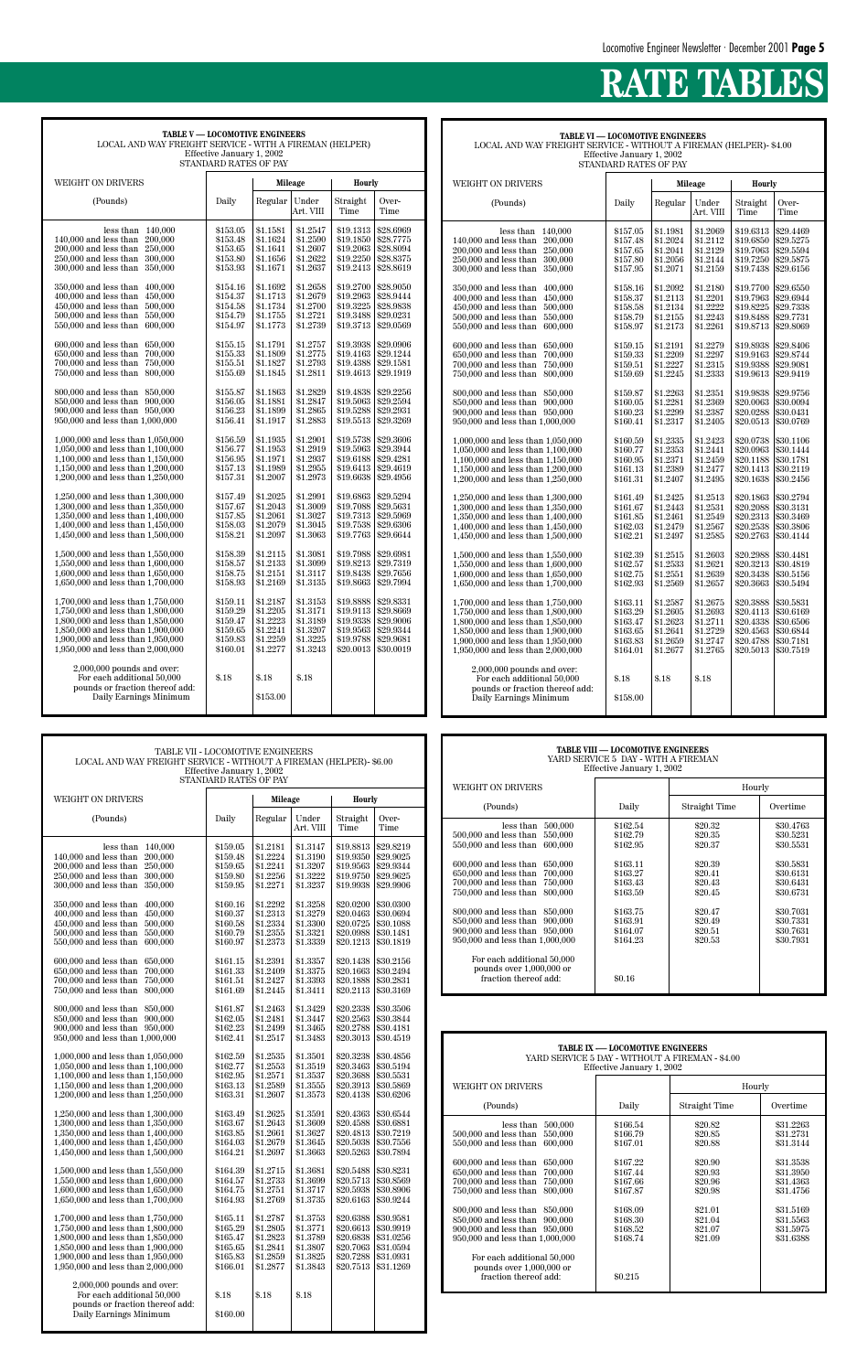**TABLE X — LOCOMOTIVE ENGINEERS** YARD SERVICE 5 DAY - WITHOUT A FIREMAN - \$6.00 Effective January 1, 2002 WEIGHT ON DRIVERS **Hourly** (Pounds) Daily Braight Time Overtime less than 500,000 \$168.54 \$21.07 \$31.6013<br>less than 550,000 \$168.79 \$21.10 \$31.6481  $500,000$  and less than  $550,000$ 550,000 and less than 600,000 | \$169.01 | \$21.13 | \$31.6894 600,000 and less than 650,000 \$169.22 \$21.15 \$31.7288<br>650,000 and less than 700,000 \$169.44 \$21.18 \$21.18 \$31.7700 650,000 and less than 700,000 \$169.44 \$21.18 \$31.7700 \$169.66 \$21.21 \$31.8113 700,000 and less than 750,000 \$169.66 \$21.21 \$31.8113<br>750,000 and less than 800,000 \$169.87 \$21.23 \$31.8506  $750,000$  and less than 800,000 and less than 850,000 \$170.09 \$21.26 \$31.8919<br>850,000 and less than 900,000 \$170.30 \$21.29 \$31.9313 850,000 and less than 900,000 \$170.30 \$21.29 \$31.9313<br>900,000 and less than 950,000 \$170.52 \$21.32 \$31.9725 900,000 and less than 950,000 \$170.52 \$21.32 \$31.9725<br>950,000 and less than 1,000,000 \$170.74 \$21.34 \$32.0138  $950,000$  and less than  $1,000,000$ For each additional 50,000 pounds over 1,000,000 or fraction thereof add:  $$0.215$ 

# **RATE TABLES**

| <b>TABLE XI — LOCOMOTIVE ENGINEERS</b><br>YARD SERVICE 6-7 DAY - WITH A FIREMAN<br>Effective January 1, 2002                                                                                                                                                                                                                                                                                                                                                             |                                                                                                                                            |                                                                                                                       |                                                                                                                                             |  |  |  |  |  |
|--------------------------------------------------------------------------------------------------------------------------------------------------------------------------------------------------------------------------------------------------------------------------------------------------------------------------------------------------------------------------------------------------------------------------------------------------------------------------|--------------------------------------------------------------------------------------------------------------------------------------------|-----------------------------------------------------------------------------------------------------------------------|---------------------------------------------------------------------------------------------------------------------------------------------|--|--|--|--|--|
| <b>WEIGHT ON DRIVERS</b>                                                                                                                                                                                                                                                                                                                                                                                                                                                 |                                                                                                                                            | Hourly                                                                                                                |                                                                                                                                             |  |  |  |  |  |
| (Pounds)                                                                                                                                                                                                                                                                                                                                                                                                                                                                 | Daily                                                                                                                                      | Straight Time                                                                                                         | Overtime                                                                                                                                    |  |  |  |  |  |
| 550,000<br>less than<br>550,000<br>500,000 and less than<br>550,000 and less than<br>600,000<br>600,000 and less than<br>650,000<br>650,000 and less than<br>700,000<br>700,000 and less than<br>750,000<br>750,000 and less than<br>800,000<br>800,000 and less than 850,000<br>850,000 and less than<br>900,000<br>900,000 and less than 950,000<br>950,000 and less than 1,000,000<br>For each additional 50,000<br>pounds over 1,000,000 or<br>fraction thereof add: | \$151.44<br>\$151.65<br>\$151.83<br>\$152.01<br>\$152.19<br>\$152.37<br>\$152.55<br>\$152.73<br>\$152.91<br>\$153.09<br>\$153.27<br>\$0.18 | \$18.93<br>\$18.96<br>\$18.98<br>\$19.00<br>\$19.02<br>\$19.05<br>\$19.07<br>\$19.09<br>\$19.11<br>\$19.14<br>\$19.16 | \$28,3950<br>\$28.4344<br>\$28.4681<br>\$28.5019<br>\$28,5356<br>\$28.5694<br>\$28.6031<br>\$28.6369<br>\$28.6706<br>\$28.7044<br>\$28.7381 |  |  |  |  |  |

| <b>TABLE XII — LOCOMOTIVE ENGINEERS</b><br>YARD SERVICE 6-7 DAY - WITHOUT A FIREMAN - \$4.00<br>Effective January 1, 2002                                                                                                                                                                                                                                                |                                                                                                                                  |                                                                                                                       |                                                                                                                                             |  |  |  |  |  |
|--------------------------------------------------------------------------------------------------------------------------------------------------------------------------------------------------------------------------------------------------------------------------------------------------------------------------------------------------------------------------|----------------------------------------------------------------------------------------------------------------------------------|-----------------------------------------------------------------------------------------------------------------------|---------------------------------------------------------------------------------------------------------------------------------------------|--|--|--|--|--|
| WEIGHT ON DRIVERS                                                                                                                                                                                                                                                                                                                                                        |                                                                                                                                  | Hourly                                                                                                                |                                                                                                                                             |  |  |  |  |  |
| (Pounds)                                                                                                                                                                                                                                                                                                                                                                 | Daily                                                                                                                            | Staright Time                                                                                                         | Overtime                                                                                                                                    |  |  |  |  |  |
| less than<br>500,000<br>$500,000$ and less than<br>550,000<br>550,000 and less than<br>600,000<br>600,000 and less than 650,000<br>650,000 and less than 700,000<br>700,000 and less than 750,000<br>750,000 and less than 800,000<br>800,000 and less than 850,000<br>850,000 and less than 900,000<br>900,000 and less than 950,000<br>950,000 and less than 1,000,000 | \$155.44<br>\$155.65<br>\$155.83<br>\$156.01<br>\$156.19<br>\$156.37<br>\$156.55<br>\$156.73<br>\$156.91<br>\$157.09<br>\$157.27 | \$19.43<br>\$19.46<br>\$19.48<br>\$19.50<br>\$19.52<br>\$19.55<br>\$19.57<br>\$19.59<br>\$19.61<br>\$19.64<br>\$19.66 | \$29.1450<br>\$29.1844<br>\$29.2181<br>\$29.2519<br>\$29.2856<br>\$29.3194<br>\$29.3531<br>\$29.3869<br>\$29.4206<br>\$29.4544<br>\$29.4881 |  |  |  |  |  |
| For each additional 50,000<br>pounds over 1,000,000 or<br>fraction thereof add:                                                                                                                                                                                                                                                                                          | \$0.18                                                                                                                           |                                                                                                                       |                                                                                                                                             |  |  |  |  |  |

| <b>TABLE XIII - LOCOMOTIVE ENGINEERS</b><br>YARD SERVICE 6-7 DAY - WITHOUT A FIREMAN - \$6.00<br>Effective January 1, 2002                                                                                                                                                                                                                                                                                                                             |                                                                                                                                            |                                                                                                                       |                                                                                                                                             |  |  |  |  |  |
|--------------------------------------------------------------------------------------------------------------------------------------------------------------------------------------------------------------------------------------------------------------------------------------------------------------------------------------------------------------------------------------------------------------------------------------------------------|--------------------------------------------------------------------------------------------------------------------------------------------|-----------------------------------------------------------------------------------------------------------------------|---------------------------------------------------------------------------------------------------------------------------------------------|--|--|--|--|--|
| <b>WEIGHT ON DRIVERS</b>                                                                                                                                                                                                                                                                                                                                                                                                                               |                                                                                                                                            | Hourly                                                                                                                |                                                                                                                                             |  |  |  |  |  |
| (Pounds)                                                                                                                                                                                                                                                                                                                                                                                                                                               | Daily                                                                                                                                      | Straight Time                                                                                                         | Overtime                                                                                                                                    |  |  |  |  |  |
| 500,000<br>less than<br>500,000 and less than<br>550,000<br>550,000 and less than 600,000<br>600,000 and less than 650,000<br>650,000 and less than 700,000<br>700,000 and less than 750,000<br>750,000 and less than 800,000<br>800,000 and less than 850,000<br>850,000 and less than 900,000<br>900,000 and less than 950,000<br>950,000 and less than 1,000,000<br>For each additional 50,000<br>pounds over 1,000,000 or<br>fraction thereof add: | \$157.44<br>\$157.65<br>\$157.83<br>\$158.01<br>\$158.19<br>\$158.37<br>\$158.55<br>\$158.73<br>\$158.91<br>\$159.09<br>\$159.27<br>\$0.18 | \$19.68<br>\$19.71<br>\$19.73<br>\$19.75<br>\$19.77<br>\$19.80<br>\$19.82<br>\$19.84<br>\$19.86<br>\$19.89<br>\$19.91 | \$29,5200<br>\$29,5594<br>\$29.5931<br>\$29.6269<br>\$29,6606<br>\$29.6944<br>\$29.7281<br>\$29.7619<br>\$29.7956<br>\$29.8294<br>\$29.8631 |  |  |  |  |  |

#### Canada looks to national standard at rail crossings

# **NEWS BRIEFS**

Carmanah Technologies Inc. has completed Phase 1 of a project to develop a national standard for LED warning signals at railway crossings all throughout Canada.

This phase completes a review of the standards in use in other jurisdictions, compares the strengths and weaknesses of LED and incandescent technologies, and reviews the scientific and technical findings that lead to a recommended specification. In 2000, there were 458 fatalities involving railway crossing accidents in North America, including 33 fatalities and 33 serious injuries in Canada. Railway crossing accidents account for the largest percentage of all rail-related fatalities. In September, Carmanah hosted 12 representatives of Transport Canada, Canadian Pacific and Canadian National. The objective was to review the company's laboratory tests and to participate in a field test of five types of LED- based light assemblies which may be used as part of the new national standard.

In February, Carmanah was awarded a \$112,000 contract by Transport Canada to develop the new national standard for warning signals at road/railway grade crossings. A final recommendation for the national standard will be presented to Transport Canada in early 2002. •

#### DM&E wins key STB decision

U.S. freight rail carload traffic rose 1.7 percent (22,546 carloads) in November 2001

compared to November 2000, the Association of American Railroads (AAR) reported.

On the positive side in November 2001, carloads of coal were up 5.0 percent (25,986 carloads), grain was up 10.8 percent (9,005 carloads), and crushed stone and gravel was up 5.0 percent (3,625 carloads). All told, 9 of the 19 commodity categories tracked by the AAR saw an increase in carloads in November 2001 compared with November 2000.

On the negative side, carloads of metallic ores were down 7.7 percent (4,307 carloads), primary metal products was down 7.5 percent (3,675 carloads), and coke was down 11.1 percent (1,821 carloads) all reflecting the distress of the

#### U.S. freight traffic up in November

U.S. steel industry. Carloads of pulp and paper were down 8.2 percent (3,149 carloads) in November 2001, while carloads of primary forest products were down 13.6 percent (2,644 carloads). Carloads of chemicals were down 0.5 percent (507 carloads) in November.

Canadian rail carloads were down just 0.6 percent (1,472 carloads) in November 2001 compared with November 2000. Carloads of grain for Canadian carriers were up 14.8 percent (5,170 carloads) for the month, pulp and paper was up 5.1 percent (888 carloads), and coal was up 2.3 percent (832 carloads). Commodities that showed declines in November include farm products excluding grain (down 33.8 percent, or 4,387 carloads), lumber and wood products (down 15.1 percent, or 1,937 carloads), chemicals (down 3.0 percent, or 1,598 carloads), and motor vehicles and equipment (down 3.4 percent, or 1,083 carloads). •

#### Maglev hearing raises questions

Residents of Penn Township, Pa., a suburb of Pittsburgh, organized a meeting to learn more about the maglev project planned for their area, but came away from the meeting with more questions than answers.

During the meeting, held in early December, township residents peppered maglev officials with questions about property acquisition, possible routes through the municipality, benefits the township could gain from hosting a route, noise levels, and more.

Unfortunately, maglev officials couldn't answer many of the questions with detail because an Environmental Impact Study, or EIS, isn't finished. But they added that they

care about what the citizens had to say and think.

The train system would connect Pittsburgh and Pittsburgh International Airport. The Pennsylvania project is competing with Baltimore-Washington to receive federal funds to be the first maglev system in the country.

Particularly at issue for Penn residents are two of three routes proposed through Westmoreland County because both would go through the township. Those two alignments already have been opposed by the township's commissioners in comments sent to maglev.

Maglev officials said that they couldn't now say which of the three routes through Westmoreland County would be selected. They also said that another round of public hearings is scheduled for January or February. •

The Dakota, Minnesota & Eastern Railroad won a key regulatory victory in its quest to build a \$1.4 billion rail line into Wyoming.

The final environmentalimpact statement, released by the federal Surface Transportation Board on November 19, gave the project a conditional green light. The EIS added 147 separate conditions costing an extra \$140 million. However, none are expected to derail the project. DM&E wants to extend and rebuild its existing east-west line to create a high-traffic railroad that could move up to 100 million tons of Wyoming coal a year to Midwestern utility markets.

In December 1998, the STB approved the project on its transportation merits, then ordered its environmental staff to write an environmental-impact statement.

DM&E officials said they hope to start construction by 2003 and have trains running by 2006. •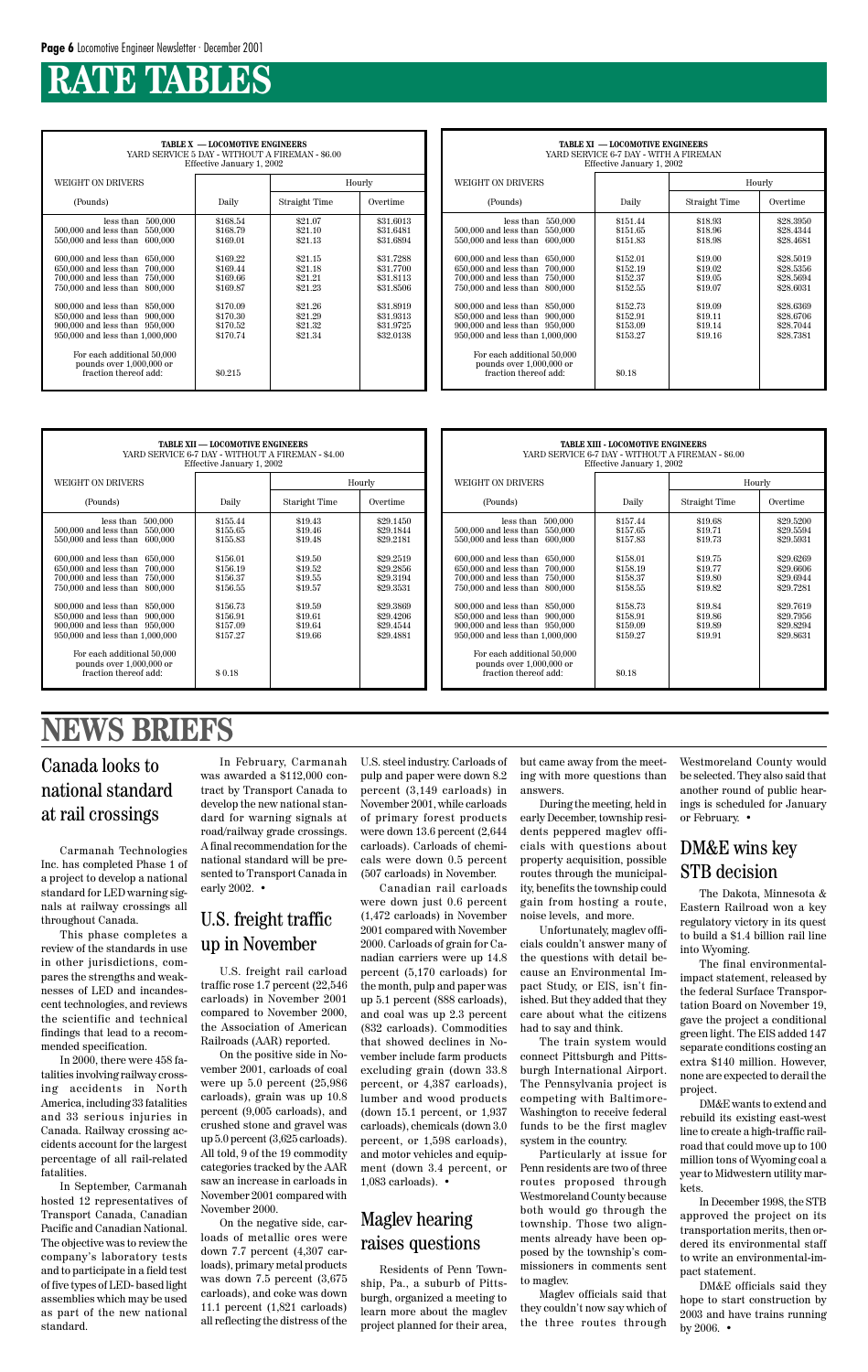# **BLE NEWS**

# **Dukakis 'baffled' at ARC action**

# Amtrak Reform Council votes 6-5 to liquidate passenger rail system

When the Senate passed Railroad Retirement reform legislation on December 5, it did so by a 90-9 majority. Those who voted against the legislation (or who did not vote) are listed below:

**NAYS — 9**

Allard (R-CO) Gramm (R-TX) Gregg (R-NH) Helms (R-NC) Kyl (R-AZ) Lott (R-MS) Nickles (R-OK) Smith (R-NH) Thomas (R-WY)

**NOT VOTING — 1** Lieberman (D-CT) •

#### **Railroad Retirement & Survivors' Improvement Act of 2001** *Tentative implementation schedule, assuming enactment in December 2001* **Provision Effective Date** Implementation Date Widow(er)'s Benefits 60/30 Annuities Five-Year Vesting Requirement Repeal of Railroad Retirement Maximum February 1, 2002 January 1, 2002 January 1, 2002 January 1, 2002 • Jan. 2002 — Letters to all widows advising whether increase payable or not. • April 2002 — Rate notices sent to widow(er)'s who will receive increase. • April 2002 — Payments issued for increase due for February or March. • May 1, 2002 — Regular payment increased. • Upon enactment — Employees and spouses may begin to file applications. • Feb. 2002 — Payments will be made at a temporary rate. • June 2002 — Final annuity rates computed and payments issued for any accrued amounts due. • July 1, 2002 — Monthly payments made at final rate. • Upon enactment — Applicants may begin to file applications. • Feb. 2002 — Payment will be made at a temporary rate. • November — Monthly payments made at final rate. • Jan. 2002 — Letters will be sent to affected annuitants advising that the reduction was repealed. • May 2002 — Rate notices released to affected annuitants. • May 2002 — Separate payment for the increase due is issued. • June 1, 2002 — Monthly payments made at increased rate.

### Senate roll call vote on H.R. 10

Delegates at the BLE International Convention in Miami Beach, Fla. contributed more than their votes and voices to the BLE — they also raised money for the families of 13 mine workers killed in an accident on September 23.

The brothers and sisters in Miami contributed \$6,355 to assist families whose loved ones died in an explosion at the Jim Walter Resources Number 5 mine in Brookwood, Ala.

These miners were honored by Cecil Roberts, the President of the United Mine Workers of America, during his speech to the delegates. Roberts sent a thank you letter to the BLE International Division on November 13.

BLE Alabama State Legislative Board Chairman Tommy E. Hudson (Division 156) also thanked BLE delegates for the generous contributions.

BLE members load and haul coal at the mine where the fatal accident took place.

"My Division loads coal down there at those mines and I know a lot of those guys down there and a lot of their families," Brother Hudson said to the delegates at the convention in Miami Beach. "It was a terrible tragedy. We really thank you."

A copy of President Roberts' letter is available on the BLE website. •

Roberts, UMWA thank BLE delegates for donations

#### *Collective Bargaining Update*

Carriers cite high cost of

# health care in negotiations

In a November 13 letter to Rail Labor, the National Railway Labor Conference cited an 87% increase in health care costs as the biggest stumbling blocks to the current round of contract negotiations.

The letter, written by NRLC Chairman Robert T. Allen, further states:

"(I)t was necessary to increase the carriers' payment rate for health and life insurance benefits by 18.5%. The new carrier payment rate is about \$836 per employee per month. Over the last three years, our payment rate has increased by almost 87%. As you know, for the past two years or longer, we have been discussing the fact that carriers can no longer afford to pay this rapidly escalating cost."

The letter was addressed to Robert A. Scardelletti, Chairman of the Health and Welfare Coalition of Railway Labor Organizations. Brother Scardelletti is also President of the Transportation Communications Union (TCU).

Allen suggested specific concessions Rail Labor could make to offset the rapidly increasing cost of healthcare.

However, in a conference call among the Rail Labor chiefs on November 14, all unanimously agreed against the concessions.

Rail Labor agreed that it would not make sense to agree to concessions without some kind of gains for the employees. Rail Labor also argued that the carriers could not "cherry pick" and ask for agreement on certain concessions without bargaining on the entire package (health and welfare, work rules and compensation). Earlier this year, the carriers reached contract agreement with the United Transportation Union. However, the agreement has not been ratified because of disputes surrounding a letter of understanding. Also, the Brotherhood of Maintenance of Way Employes reached agreement with the carriers. BMWE agreed to various wage concessions to prevent the carriers from contracting out maintenance of way work. •

*BLE Exclusive Interview*



BLE President Don M. Hahs (right) and Amtrak President George Warrington discuss the future of Amtrak after the decision of the Amtrak Reform Council and the events of September 11.

In an exclusive telephone interview from his office in Massachusetts, Amtrak Board Chairman Michael Dukakis told the Brotherhood of Locomotive Engineers that he was dismayed at the Amtrak Reform Council's recommendation for liquidation of the national passenger railroad.

The Amtrak Reform Council found on Nov. 9 that Amtrak would not meet its congressional mandate of operating without federal subsidies by the end of next year. Council members voted 6-5 to either restructure the 30-year-old railroad or liquidate it.

The former Massachusetts Governor and 1988 Presidential candidate was "absolutely baffled" by the council's 6-5 decision.

"This is wrong decision at the wrong time," said Dukakis. "The country is at war. The airline industry is in a massive meltdown. Our passengers are up, our revenues are up. Why anyone would suggest at this point that we seriously consider liquidating or otherwise disposing of Amtrak is beyond me.

"This is the time that we should be investing in Amtrak, building Amtrak, investing in high speed corridors around the country," he continued. "Making Amtrak a national rail passenger system that we can be proud of. This is what the board intends to do."

Dukakis also discussed the continuing needs of Amtrak.

"We need to talk about investing in the system," Dukakis said. "It needs to be similar to the way that we invest in the highways and airports. It will not take a huge investment. Citizens need to persuade Congress of the need for greater investment."

Dukakis believes that the system needs to be expanded. He said that in the past year this need has been justified.

"Amtrak moved 45 percent more people this year than last," said

See Amtrak, Page 8